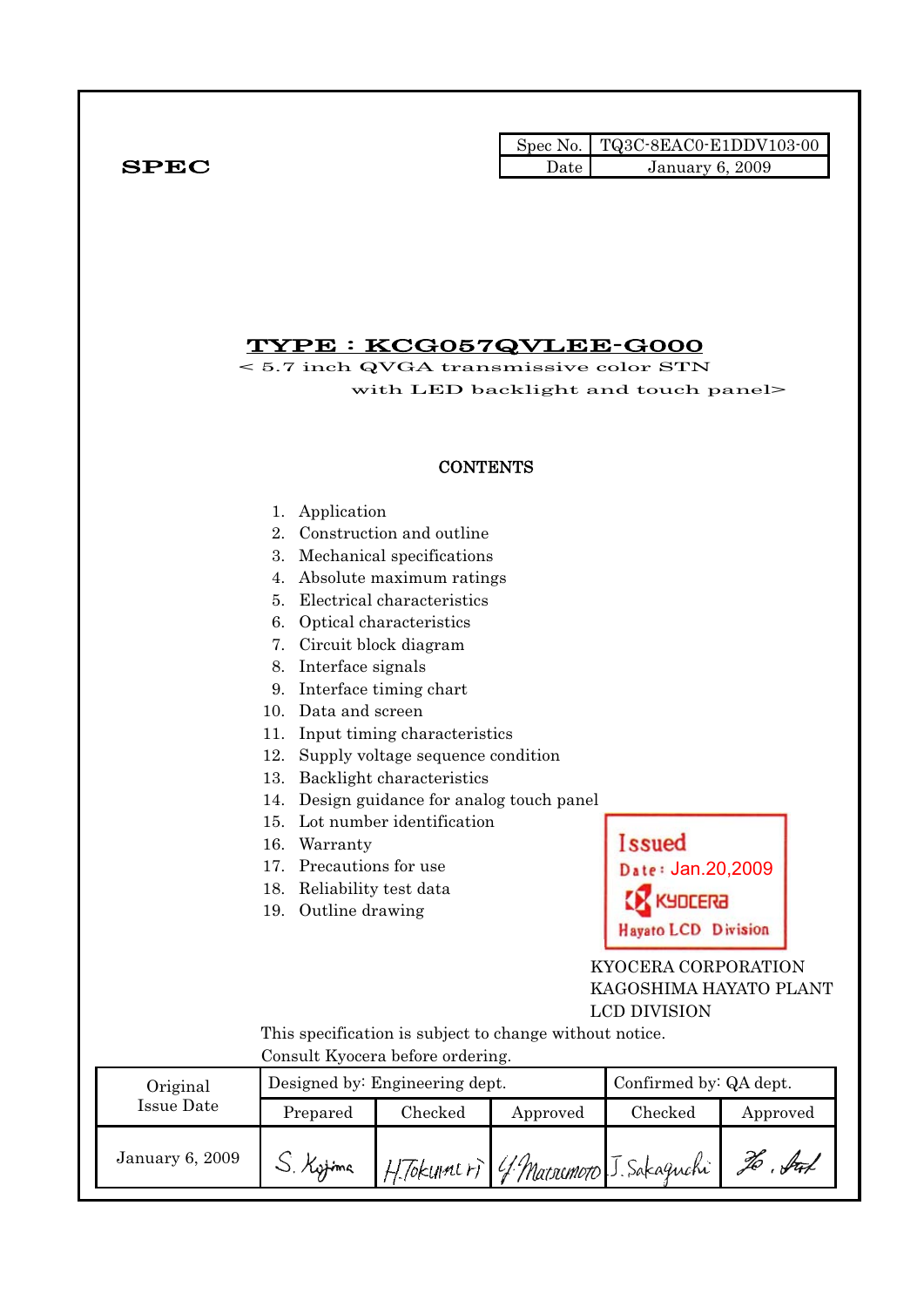| Spec No.                                | Part No. | Page |
|-----------------------------------------|----------|------|
| TQ3C-8EAC0-E1DDV103-00 KCG057QVLEE-G000 |          |      |

# Warning

- 1. This Kyocera LCD module has been specifically designed for use only in electronic devices and industrial machines in the area of audio control, office automation, industrial control, home appliances, etc. The module should not be used in applications where the highest level of safety and reliability are required and module failure or malfunction of such module results in physical harm or loss of life, as well as enormous damage or loss. Such fields of applications include, without limitation, medical, aerospace, communications infrastructure, atomic energy control. Kyocera expressly disclaims any and all liability resulting in any way to the use of the module in such applications.
- 2. Customer agrees to indemnify, defend and hold Kyocera harmless from and against any and all actions, claims, damages, liabilities, awards, costs, and expenses, including legal expenses, resulting from or arising out of Customer's use, or sale for use, or Kyocera modules in applications.

# Caution

1. Kyocera shall have the right, which Customer hereby acknowledges, to immediately scrap or destroy tooling for Kyocera modules for which no Purchase Orders have been received from the Customer in a two-year period.

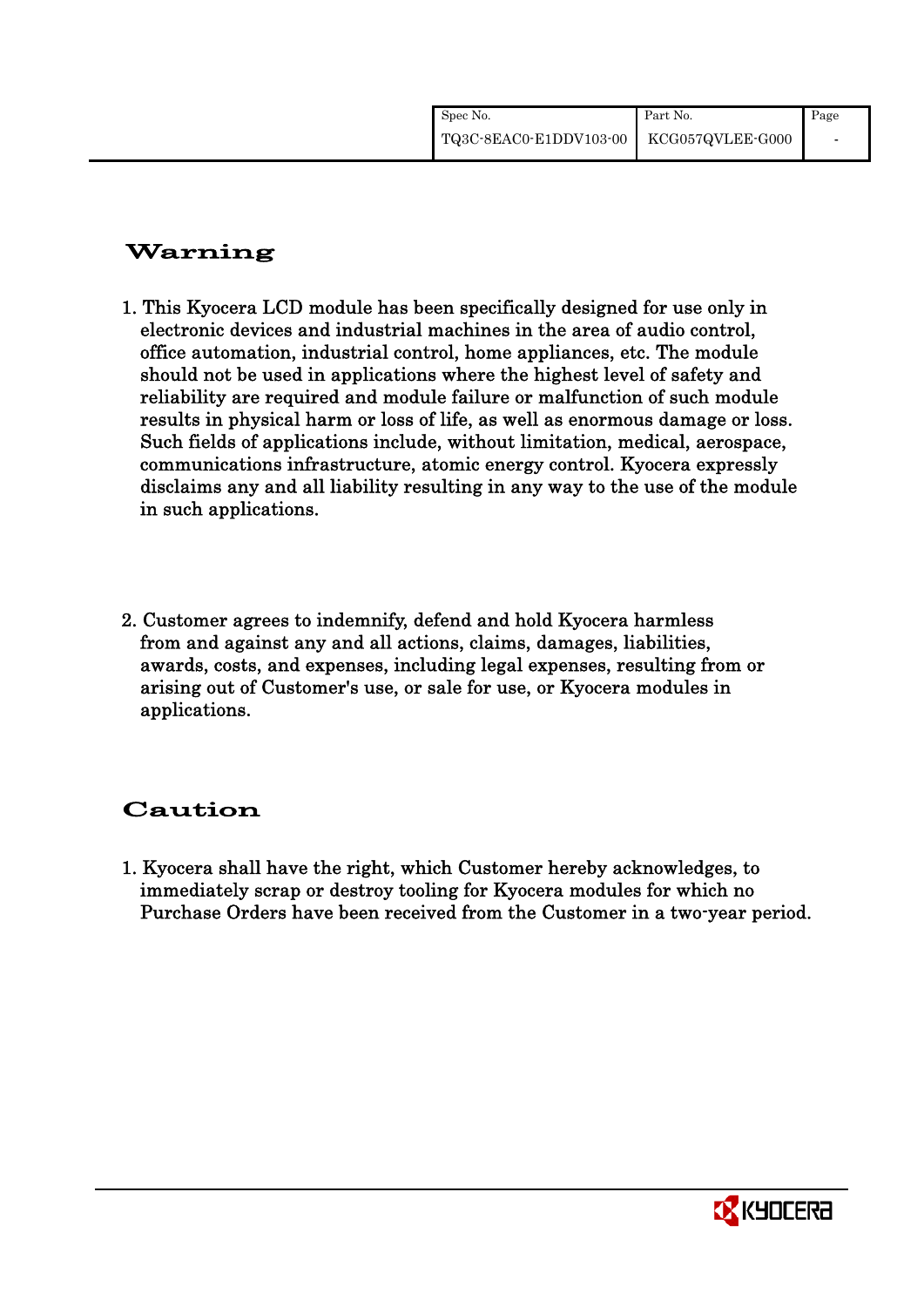| Spec No.                                | Part No. | Page |
|-----------------------------------------|----------|------|
| TQ3C-8EAC0-E1DDV103-00 KCG057QVLEE-G000 |          | -    |

# Revision record

|                  | $\rm{\textbf{Date}}$ | Designed by : Engineering dept.                                          |  |  | Confirmed by $\colon$ QA dept.       |  |          |  |  |  |
|------------------|----------------------|--------------------------------------------------------------------------|--|--|--------------------------------------|--|----------|--|--|--|
|                  |                      | Approved<br>Checked<br>$\rm Checked$<br>$\ensuremath{\mathrm{Prepared}}$ |  |  |                                      |  | Approved |  |  |  |
|                  |                      |                                                                          |  |  |                                      |  |          |  |  |  |
|                  |                      |                                                                          |  |  |                                      |  |          |  |  |  |
| ${\rm Rev. No.}$ | $\rm{Date}$          | Page                                                                     |  |  | $\label{eq:2} \textbf{Descriptions}$ |  |          |  |  |  |
|                  |                      |                                                                          |  |  |                                      |  |          |  |  |  |
|                  |                      |                                                                          |  |  |                                      |  |          |  |  |  |
|                  |                      |                                                                          |  |  |                                      |  |          |  |  |  |
|                  |                      |                                                                          |  |  |                                      |  |          |  |  |  |
|                  |                      |                                                                          |  |  |                                      |  |          |  |  |  |
|                  |                      |                                                                          |  |  |                                      |  |          |  |  |  |
|                  |                      |                                                                          |  |  |                                      |  |          |  |  |  |
|                  |                      |                                                                          |  |  |                                      |  |          |  |  |  |
|                  |                      |                                                                          |  |  |                                      |  |          |  |  |  |
|                  |                      |                                                                          |  |  |                                      |  |          |  |  |  |
|                  |                      |                                                                          |  |  |                                      |  |          |  |  |  |
|                  |                      |                                                                          |  |  |                                      |  |          |  |  |  |
|                  |                      |                                                                          |  |  |                                      |  |          |  |  |  |
|                  |                      |                                                                          |  |  |                                      |  |          |  |  |  |
|                  |                      |                                                                          |  |  |                                      |  |          |  |  |  |
|                  |                      |                                                                          |  |  |                                      |  |          |  |  |  |
|                  |                      |                                                                          |  |  |                                      |  |          |  |  |  |
|                  |                      |                                                                          |  |  |                                      |  |          |  |  |  |
|                  |                      |                                                                          |  |  |                                      |  |          |  |  |  |
|                  |                      |                                                                          |  |  |                                      |  |          |  |  |  |
|                  |                      |                                                                          |  |  |                                      |  |          |  |  |  |
|                  |                      |                                                                          |  |  |                                      |  |          |  |  |  |
|                  |                      |                                                                          |  |  |                                      |  |          |  |  |  |
|                  |                      |                                                                          |  |  |                                      |  |          |  |  |  |
|                  |                      |                                                                          |  |  |                                      |  |          |  |  |  |
|                  |                      |                                                                          |  |  |                                      |  |          |  |  |  |
|                  |                      |                                                                          |  |  |                                      |  |          |  |  |  |
|                  |                      |                                                                          |  |  |                                      |  |          |  |  |  |
|                  |                      |                                                                          |  |  |                                      |  |          |  |  |  |
|                  |                      |                                                                          |  |  |                                      |  |          |  |  |  |
|                  |                      |                                                                          |  |  |                                      |  |          |  |  |  |

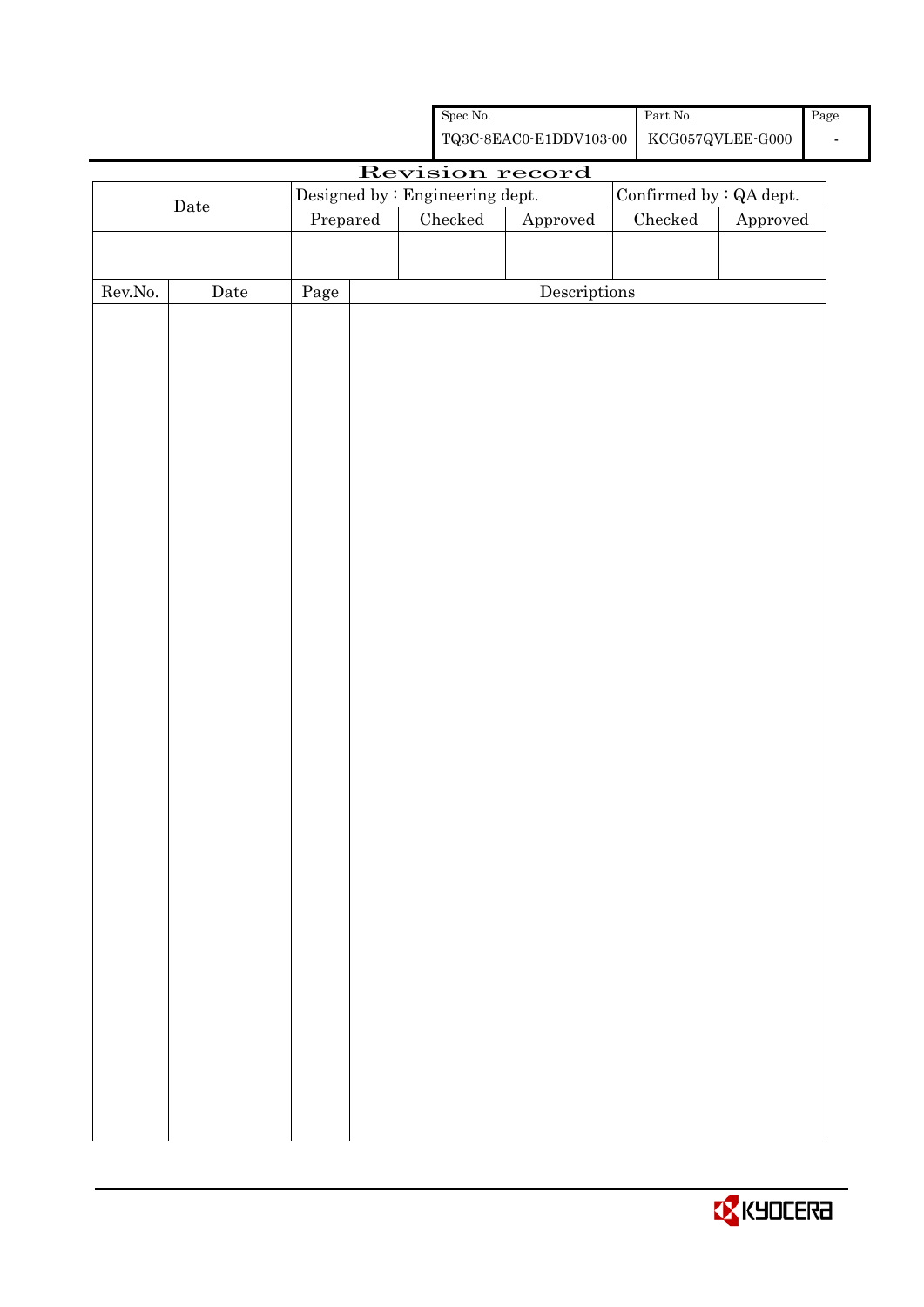# 1. Application

This document defines the specification of KCG057QVLEE-G000. (RoHS Compliant)

# 2. Construction and outline

| LCD.               | : Transmissive color dot matrix type STN                  |
|--------------------|-----------------------------------------------------------|
| Duty ratio         | $: 1/240$ duty                                            |
| Backlight system   | : LED                                                     |
| Polarizer          | : Glare treatment                                         |
| Additional circuit | : Bias voltage circuit, Randomizing circuit,              |
|                    | DC/DC converter circuit, Temperature compensation circuit |
| Touch panel        | : Analog type, Non-Glare treatment                        |

# 3. Mechanical specifications

| <b>Item</b>            | Specification                                                     | Unit |
|------------------------|-------------------------------------------------------------------|------|
| Outline dimensions     | 154.6 (W) $\times$ 114.8 (H) $\times$ 10.3 (D)                    | mm   |
| Active area            | $115.18$ (W) $\times$ 86.38 (H)<br>(14.4cm / 5.7 inch (Diagonal)) | mm   |
| Effective viewing area | $117.2$ (W) $\times$ 88.4 (H)                                     | mm   |
| Dot format             | $320 \times (R,G,B)$ (W) $\times$ 240 (H)                         | dot  |
| Dot size               | $0.10 \text{ (W)} \times 0.34 \text{ (H)}$                        | mm   |
| Dot pitch              | $0.12$ (W) $\times$ 0.36 (H)                                      | mm   |
| $*1$<br>Base color     | Normally Black                                                    |      |
| Mass                   | 215                                                               | g    |

3-1. Mechanical specifications of LCD

\*1 Due to the characteristics of the LCD material, the color varies with environmental temperature.

#### 3-2. Mechanical specifications of touch panel

| Item                            | Specification                        | Unit          |
|---------------------------------|--------------------------------------|---------------|
| Input                           | Radius-0.8 stylus or Finger          |               |
| Actuation force                 | $0.05 \sim 0.8$                      | N             |
| Transmittance                   | Typ.79                               | $\frac{0}{0}$ |
| Surface hardness                | Pencil hardness 2H or more according |               |
| Anti newton's ring<br>treatment | None                                 |               |

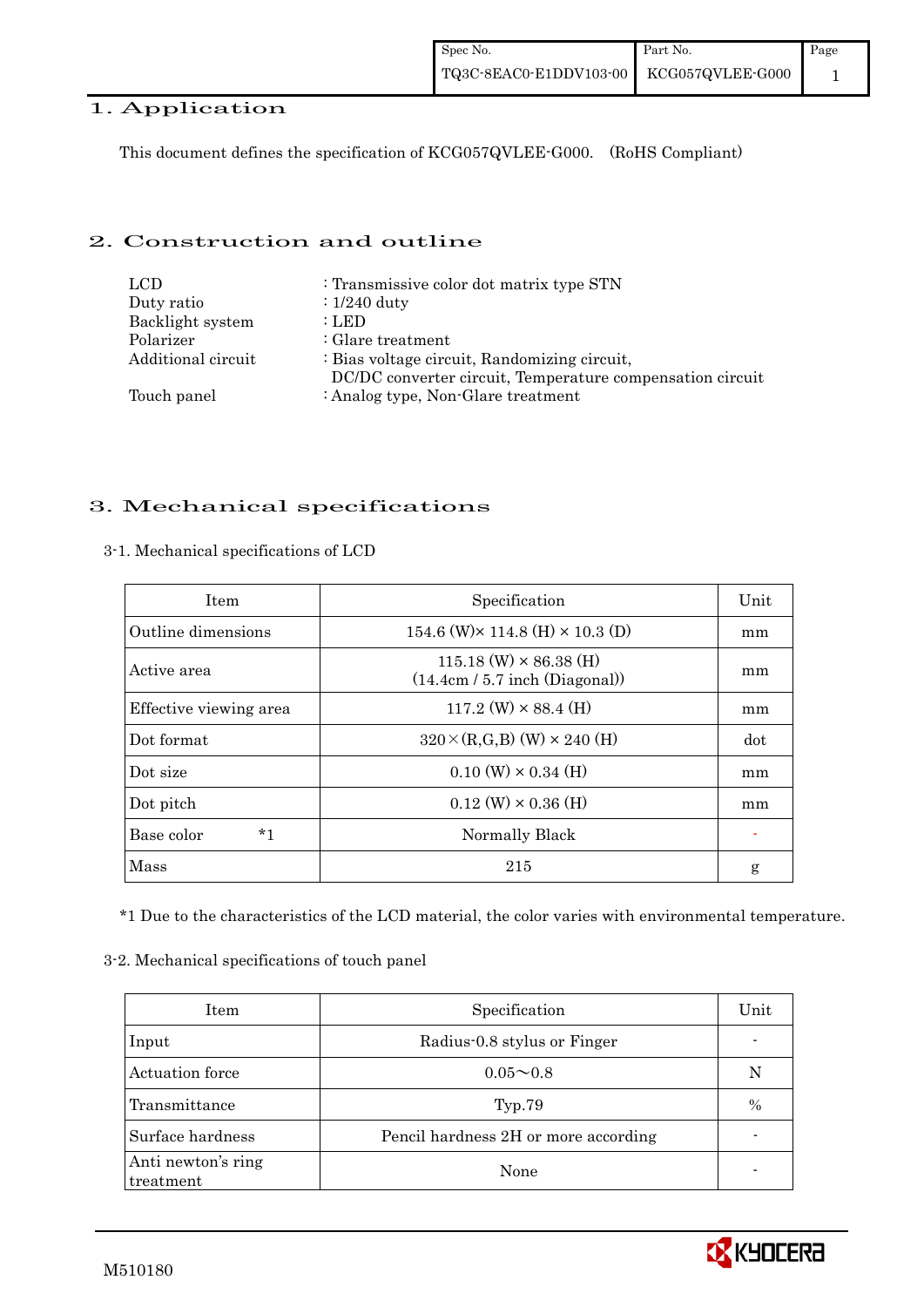### 4. Absolute maximum ratings

| 4-1. Electrical absolute maximum ratings |  |  |  |  |  |
|------------------------------------------|--|--|--|--|--|
|------------------------------------------|--|--|--|--|--|

| <b>Item</b>                    | Symbol                 | Min.     | Max.                    | Unit |
|--------------------------------|------------------------|----------|-------------------------|------|
| Supply voltage for logic       | <b>V</b> <sub>DD</sub> | $\theta$ | 6.0                     |      |
| Supply voltage for LCD driving | $V_{EE}$               | $\Omega$ | 30.0                    |      |
| Input signal voltage<br>*1     | $\rm V_{IN}$           |          | $\operatorname{V_{DD}}$ |      |
| FRM frequency                  | <b>fFRM</b>            |          | 150                     | Hz   |
| Supply voltage (LED)           | VF                     |          | 6.0                     | V    |
| LED forward current            | ΙF                     |          | 450                     | mA   |
| Reversed voltage               | VR                     |          | 5.0                     | V    |
| Supply voltage for touch panel | $\rm V_{TP}$           | 0        | 6.0                     | V    |
| Input current of touch panel   | $_{\rm{Irp}}$          |          | 0.5                     | mA   |

\*1 Input signal : FRM, LOAD, CP, DISP, D0~D7

#### 4-2. Environmental absolute maximum ratings

| Item                  |         | Symbol                  | Min.    | Max.    | Unit         |
|-----------------------|---------|-------------------------|---------|---------|--------------|
| Operating temperature | $*1$    | Top                     |         | 60      | $^{\circ}$ C |
| Storage temperature   | $*$ ?   | <b>T</b> <sub>STO</sub> | $-20$   | 70      | $^{\circ}$   |
| Operating humidity    | *3      | $H_{OP}$                | 10      | $*_{4}$ | %RH          |
| Storage humidity      | $*_{3}$ | <b>H</b> <sub>sto</sub> | 10      | $*_{4}$ | %RH          |
| Vibration             |         | $\blacksquare$          | $*_{5}$ | $*5$    |              |
| Shock                 |         |                         | $*6$    | *6      |              |

\*1 Operating temperature means a temperature which operation shall be guaranteed. Since display performance is evaluated at 25°C, another temperature range should be confirmed.

\*2 Temp. = -20°C<48h, Temp. = 70°C<168h

 Store LCD panels at normal temperature/humidity. Keep them free from vibration and shock. An LCD panel that is kept at a low or a high temperature for a long time can be defective due to other conditions, even if the low or high temperature satisfies the standard.

(Please refer to "Precautions for use" for details.)

- \*3 Non-condensing
- \*4 Temp.≦40°C, 85%RH Max.

Temp. $>40^{\circ}$ C, Absolute humidity shall be less than 85%RH at 40°C.

\*5

| Frequency       | $10\sim$ 55 Hz | Acceleration value           |
|-----------------|----------------|------------------------------|
| Vibration width | $0.15$ m m     | $(0.3 \sim 9 \text{ m/s}^2)$ |
| Interval        | $10-55-10$ Hz  | 1 minutes                    |

 2 hours in each direction X, Y, Z (6 hours total) EIAJ ED-2531

EIAJ ED-2531



<sup>\*6</sup> Acceleration: 490 m/s2, Pulse width: 11 ms 3 times in each direction:  $\pm X$ ,  $\pm Y$ ,  $\pm Z$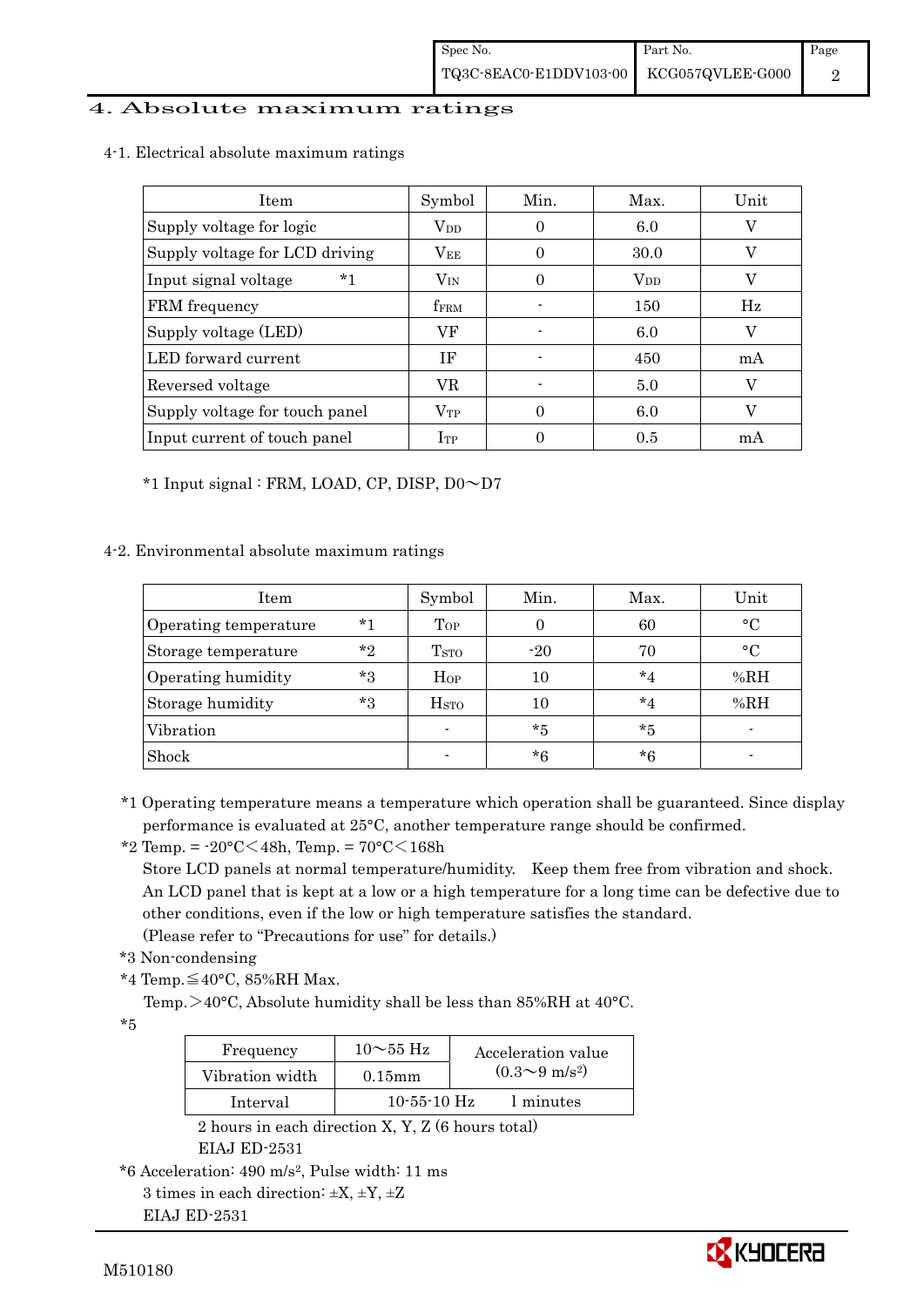### 5. Electrical characteristics

 $5-1.$  V<sub>DD</sub> =  $5.0V$ 

|                                |                   |                          |                    | $V_{DD} = +5.0V \pm 5\%,$ Temp. = $0 \sim 60^{\circ}$ C |              |                           |  |  |  |  |  |
|--------------------------------|-------------------|--------------------------|--------------------|---------------------------------------------------------|--------------|---------------------------|--|--|--|--|--|
| Item                           | Symbol            | Condition                | Min.               | Typ.                                                    | Max.         | Unit                      |  |  |  |  |  |
| Supply voltage for logic       | $\rm V_{DD}$      |                          | 4.75               | 5.00                                                    | 5.25         | $\boldsymbol{\mathrm{V}}$ |  |  |  |  |  |
| Supply voltage for LCD driving |                   | $0 \sim 50^{\circ}$ C *3 | 24.4               | 25.4                                                    | 26.4         | V                         |  |  |  |  |  |
| $*1, *2$                       | $V_{EE} = V_{OP}$ | $\sim$ 60°C              |                    |                                                         | 26.1         | V                         |  |  |  |  |  |
| Input signal voltage           |                   | "High" level             | 0.8V <sub>DD</sub> |                                                         | $\rm V_{DD}$ | V                         |  |  |  |  |  |
| (FRM,LOAD,CP,DISP,D0~D7)       | $V_{IN}$          | "Low" level              | $\Omega$           |                                                         | $0.2V_{DD}$  | V                         |  |  |  |  |  |
| Input current                  | $I_{IN}$          | Input signal             | $-100$             |                                                         | 100          | $\mu A$                   |  |  |  |  |  |
| Clock frequency                | $f_{\rm CP}$      |                          |                    |                                                         | 10.00        | <b>MHz</b>                |  |  |  |  |  |
| $*_{4}$<br>Frame frequency     | fFRM              |                          | 70                 | 75                                                      | 80           | Hz                        |  |  |  |  |  |
| Current consumption for logic  | $_{\rm{LDD}}$     |                          |                    | 1.0                                                     | 1.3          | mA                        |  |  |  |  |  |
| Current consumption for LCD    | $I_{EE}$          | $*5$                     |                    | 16                                                      | 21           | mA                        |  |  |  |  |  |
| Power consumption              | P <sub>DISP</sub> |                          |                    | 411                                                     | 561          | mW                        |  |  |  |  |  |

\*1 The supply voltage ( $V_{EE} = V_{OP}$ ) to drive the display has individual difference. Please adjust the contrast to be most suitable.

\*2 Frame frequency :  $f_{\text{FRM}}$  =  $75\text{Hz}$ 

\*3 The LCD module has a temperature compensation circuit.

\*4 In consideration of display quality, it is recommended that frame frequency be set in the range of 70-80Hz. When you have to use higher frame and clock frequencies, confirm the LCD's performance and quality prior to finalizing the frequency value. Generally, as frame and clock frequencies become higher current consumption increases and display quality will degrade.



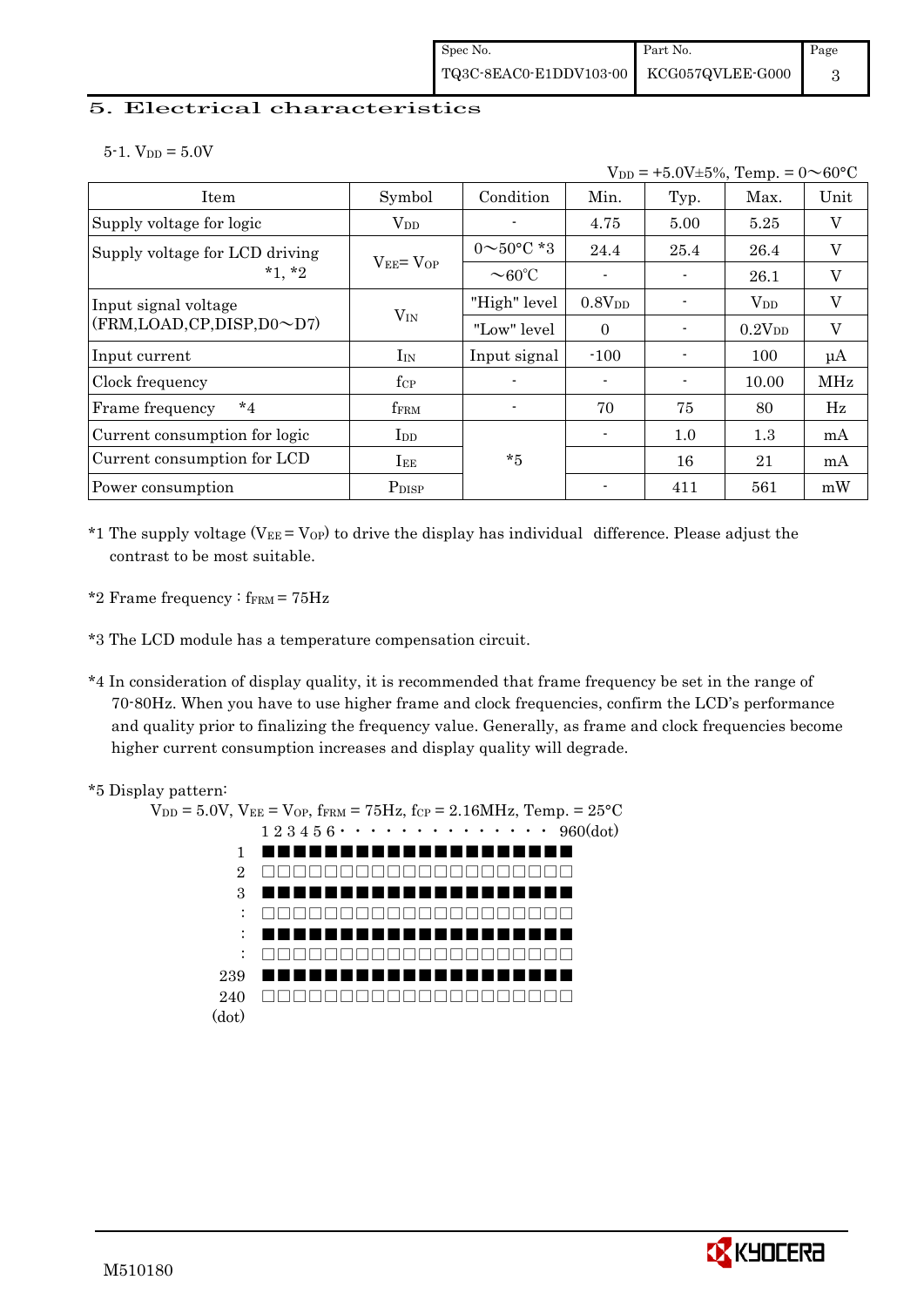Spec No. TQ3C-8EAC0-E1DDV103-00 Part No. KCG057QVLEE-G000 Page 4

 $5 - 2.$  V<sub>DD</sub> =  $3.3V$ 

 $V_{DD} = +3.3V \pm 0.3V$ , Temp. =  $0 \sim 60^{\circ}$ C

| Item                           | Symbol                                       | Condition                | Min.               | Typ. | Max.               | Unit                      |
|--------------------------------|----------------------------------------------|--------------------------|--------------------|------|--------------------|---------------------------|
| Supply voltage for logic       | $V_{DD}$                                     |                          | 3.0                | 3.3  | 3.6                | $\boldsymbol{\mathrm{V}}$ |
| Supply voltage for LCD driving |                                              | $0 \sim 50^{\circ}$ C *3 | 24.4               | 25.4 | 26.4               | V                         |
| $*1, *2$                       | $V_{EE} = V_{OP}$                            | $\sim$ 60°C              | $\overline{a}$     |      | 26.1               | V                         |
| Input signal voltage           |                                              | "High" level             | 0.8V <sub>DD</sub> |      | $\rm V_{DD}$       | V                         |
| (FRM, LOAD, CP, DISP, D0-D7)   | $V_{IN}$                                     | "Low" level              | $\theta$           |      | 0.2V <sub>DD</sub> | $\boldsymbol{\mathrm{V}}$ |
| Input current                  | $I_{IN}$                                     | Input signal             | $-100$             |      | 100                | $\mu A$                   |
| Clock frequency                | $f_{\rm CP}$                                 |                          |                    |      | 10.00              | MHz                       |
| $*_{4}$<br>Frame frequency     | fFRM                                         |                          | 70                 | 75   | 80                 | Hz                        |
| Current consumption for logic  | $\mathop{\mathrm{I}}\nolimits_{\mathrm{DD}}$ |                          |                    | 0.6  | 0.8                | mA                        |
| Current consumption for LCD    | $I_{EE}$                                     | $*5$                     |                    | 16   | 21                 | mA                        |
| Power consumption              | P <sub>DISP</sub>                            |                          |                    | 408  | 557                | mW                        |

\*1 The supply voltage ( $V_{EE} = V_{OP}$ ) to drive the display has individual difference. Please adjust the contrast to be most suitable.

- \*2 Frame frequency  $:$  f<sub>FRM</sub> =  $75Hz$
- \*3 The LCD module has a temperature compensation circuit.
- \*4 In consideration of display quality, it is recommended that frame frequency be set in the range of 70-80Hz. When you have to use higher frame and clock frequencies, confirm the LCD's performance and quality prior to finalizing the frequency value. Generally, as frame and clock frequencies become higher current consumption increases and display quality will degrade.
- \*5 Display pattern:

 $V_{DD} = 3.3V$ ,  $V_{EE} = V_{OP}$ ,  $f_{FRM} = 75Hz$ ,  $f_{CP} = 2.16MHz$ ,  $T_{emp} = 25°C$  1 2 3 4 5 6・・・・・・・・・・・・・・ 960(dot) 1 2 3 : : : 239 240 (dot) ■■■■■■■■■■■■■■■■■■■■ □□□□□□□□□□□□□□□□□□□□ ■■■■■■■■■■■■■■■■■■■■ □□□□□□□□□□□□□□□□□□□□ ■■■■■■■■■■■■■■■■■■■■ □□□□□□□□□□□□□□□□□□□□ ■■■■■■■■■■■■■■■■■■■■ □□□□□□□□□□□□□□□□□□□□

5-3. Touch panel

| Item                           | Specification                             |
|--------------------------------|-------------------------------------------|
| Supply voltage for touch panel | 5.0V                                      |
|                                | $xL \sim xR : 200\Omega \sim 1,000\Omega$ |
| Terminal resistance            | $yU \sim yL : 200\Omega \sim 800\Omega$   |
| Linearity                      | less than $\pm 2.0\%$                     |
| Insulation resistance          | $100\text{M}\Omega$ or more at DC25V      |

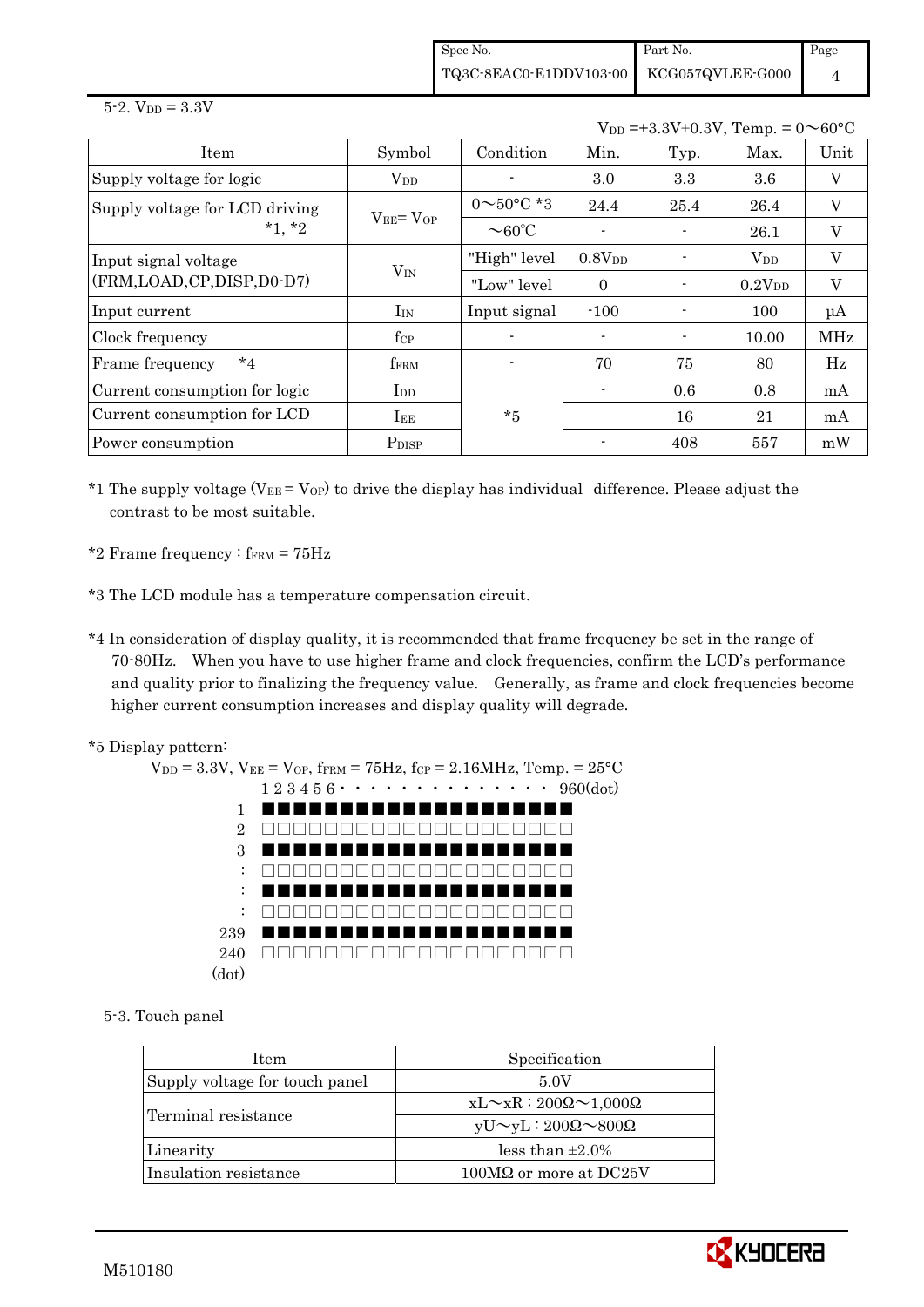Spec No. TQ3C-8EAC0-E1DDV103-00 Part No. KCG057QVLEE-G000 Page 5

| measuring spot $-\varphi$ o.omm, Temp. $-$ 25 U |       |                |                             |                          |          |                          |                          |  |
|-------------------------------------------------|-------|----------------|-----------------------------|--------------------------|----------|--------------------------|--------------------------|--|
| Item                                            |       | Symbol         | Condition                   | Min.                     | Typ.     | Max.                     | Unit                     |  |
| Rise                                            |       | $\tau_r$       | $\theta = \phi = 0^{\circ}$ |                          | 320      | 420                      | ms                       |  |
| Response time                                   | Down  | $\tau$ d       | $\theta = \phi = 0^{\circ}$ |                          | 170      | 270                      | ms                       |  |
|                                                 |       | $\theta$ upper |                             | $\overline{\phantom{a}}$ | 20       |                          |                          |  |
|                                                 |       | $\theta$ lower |                             | $\overline{\phantom{a}}$ | 35       | $\overline{\phantom{a}}$ | deg.                     |  |
| Viewing angle range                             |       | $\phi$ left    | $CR \geq 2$                 |                          | 50       |                          |                          |  |
|                                                 |       | $\phi$ RIGHT   |                             | $\overline{\phantom{a}}$ | 50       |                          | deg.                     |  |
| Contrast ratio                                  |       | CR             | $\Theta = \phi = 0^{\circ}$ | 30                       | 55       | $\overline{\phantom{a}}$ | $\overline{\phantom{a}}$ |  |
| <b>Brightness</b>                               |       | $\mathbf{L}$   | $VF=5.0V$                   | 110                      | 160      | $\blacksquare$           | cd/m <sup>2</sup>        |  |
|                                                 | Red   | $\mathbf X$    | $\Theta = \phi = 0^{\circ}$ | 0.46                     | 0.51     | $0.56\,$                 |                          |  |
|                                                 |       | $\mathbf y$    |                             | 0.31                     | 0.36     | 0.41                     |                          |  |
|                                                 |       | $\mathbf X$    |                             | 0.26                     | 0.31     | 0.36                     |                          |  |
| Chromaticity<br>coordinates                     | Green | У              | $\theta = \phi = 0^{\circ}$ | 0.50                     | $0.55\,$ | 0.60                     |                          |  |
|                                                 |       | $\mathbf X$    | $\theta = \phi = 0^{\circ}$ | 0.10                     | 0.15     | $0.20\,$                 |                          |  |
|                                                 | Blue  | $\mathbf y$    |                             | 0.08                     | 0.13     | 0.18                     |                          |  |
|                                                 |       | $\mathbf X$    |                             | 0.24                     | 0.29     | 0.34                     |                          |  |
|                                                 | White | $\mathbf{y}$   | $\theta = \phi = 0^{\circ}$ | 0.28                     | 0.33     | 0.38                     |                          |  |

# 6. Optical characteristics

Measuring spot  $= \phi_0^c$ .0mm, Temp. = 25°C.

Optimum contrast is obtained by adjusting the LCD driving voltage  $(V<sub>OP</sub>)$  while at the viewing angle of  $\theta = \phi = 0^{\circ}$ .

6-1. Definition of contrast ratio

 $CR(Contrast ratio) =$  Brightness with all pixels "White" Brightness with all pixels "Black"

6-2. Definition of VOP



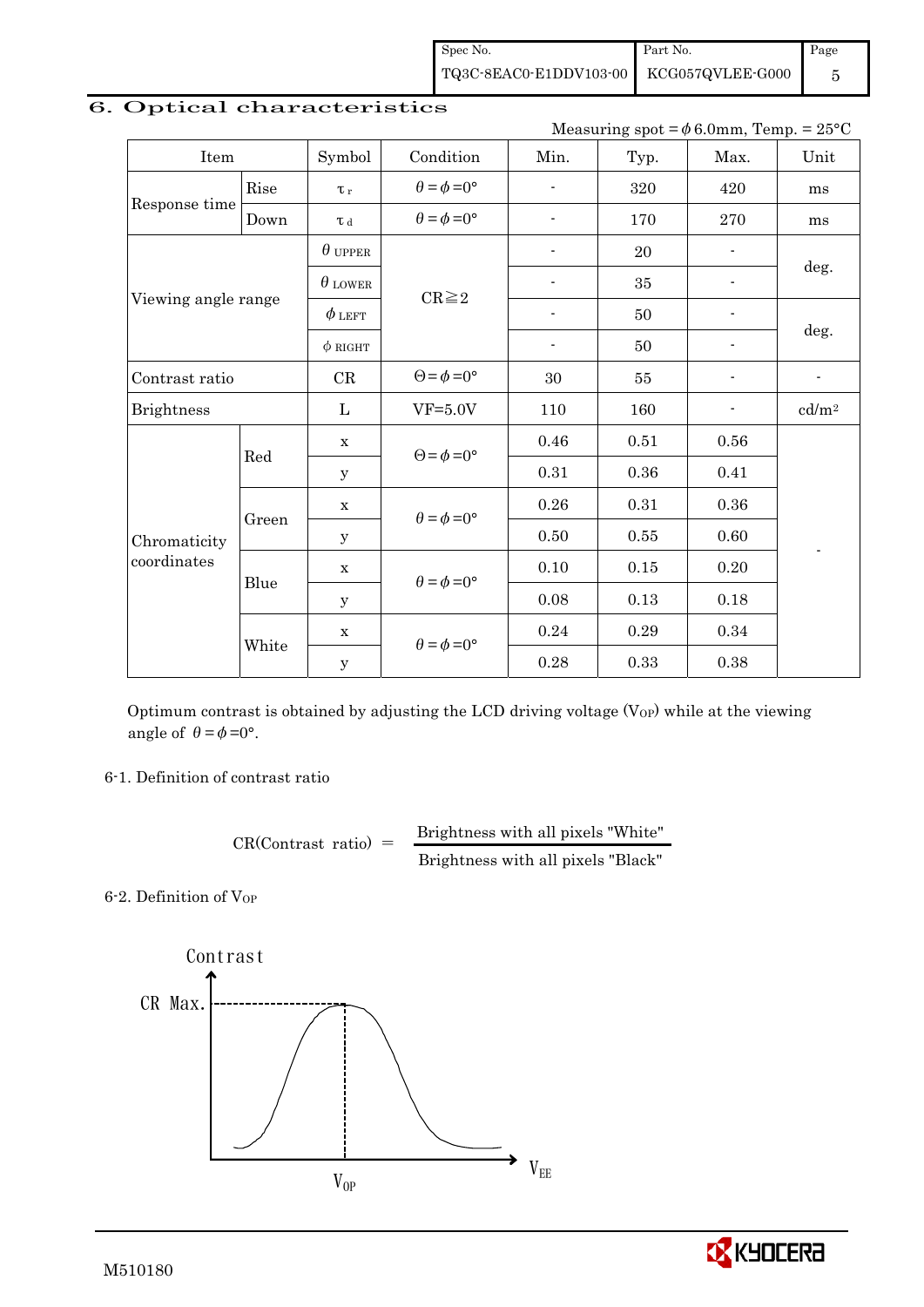6-3. Definition of response time



 $\theta=0^\circ$ 

### 6-4. Definition of viewing angle





6-5. Brightness measuring points



1) The brightness is measuring by white brightness at center of display screen(3).

- 2) Measured 30 minutes after the LED is powered on. (Ambient temp. = 25°C)
- 3) Backlight : VF=5.0V

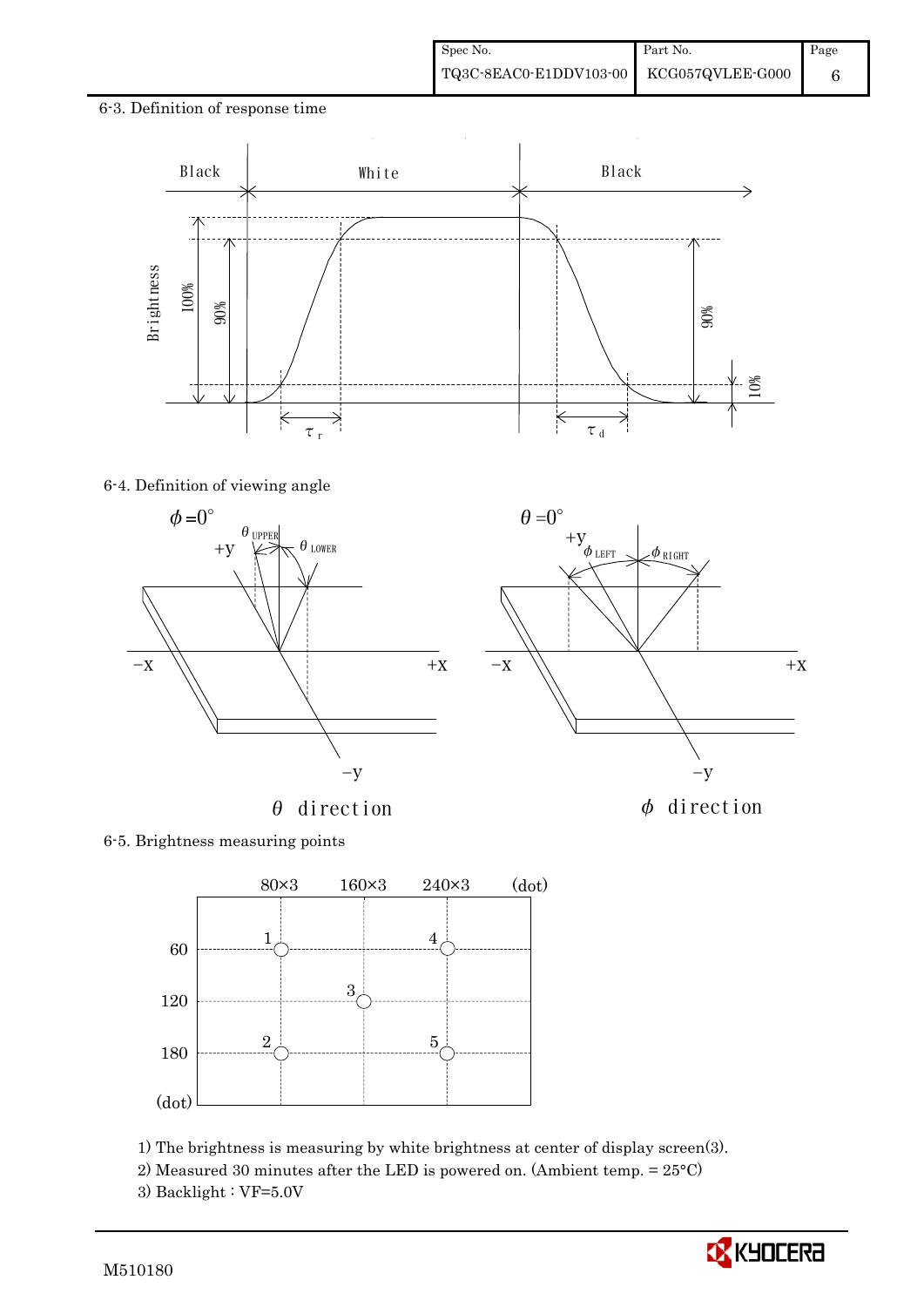# 7. Circuit block diagram



7-1. Power supply



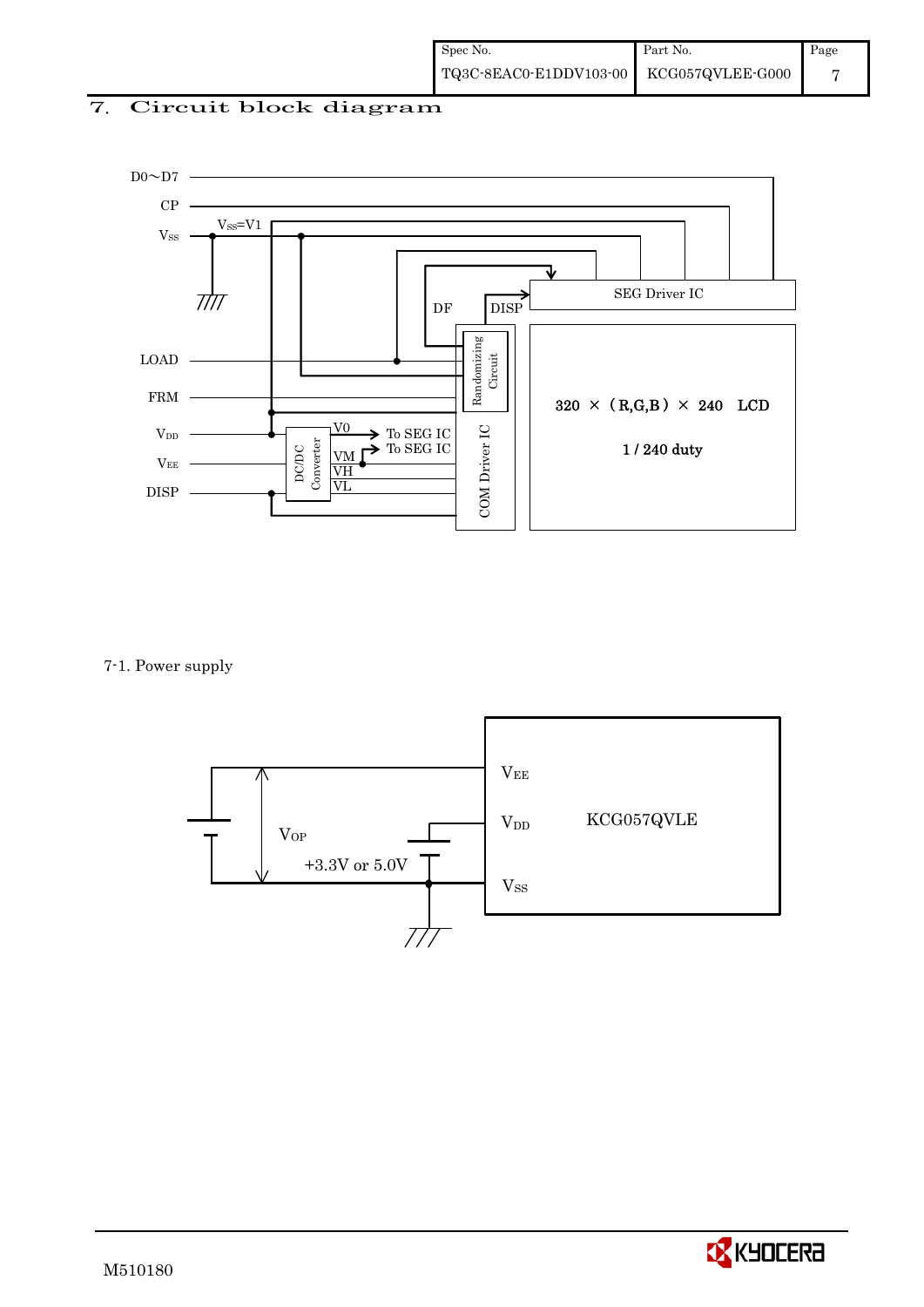# 8. Interface signals

| $\circ$<br>No. | Symbol         | Description                                  | Level         |
|----------------|----------------|----------------------------------------------|---------------|
| $\mathbf{1}$   | <b>FRM</b>     | Synchronous signal for driving scanning line | H             |
| $\overline{2}$ | <b>LOAD</b>    | Data signal latch clock                      | $H\to L$      |
| 3              | CP             | Data signal shift clock                      | $H\to L$      |
| $\overline{4}$ | <b>DISP</b>    | Display control signal                       | H(ON), L(OFF) |
| 5              | $V_{DD}$       | Power supply for logic                       |               |
| $\,6$          | $V_{SS}$       | <b>GND</b>                                   |               |
| $\overline{7}$ | $V_{EE}$       | LCD adjust voltage                           |               |
| 8              | D7             |                                              |               |
| 9              | D <sub>6</sub> |                                              |               |
| 10             | D5             |                                              |               |
| 11             | D4             |                                              |               |
| 12             | D <sub>3</sub> | Display data                                 | H(ON), L(OFF) |
| 13             | D <sub>2</sub> |                                              |               |
| 14             | D1             |                                              |               |
| 15             | D <sub>0</sub> |                                              |               |

#### 8-1. Pin assignment of LCD panel

| LCD connector                   | $: 53261 \cdot 1571$ (MOLEX) |  |
|---------------------------------|------------------------------|--|
| Recommended matching FFC or FPC | $: 51021 - 1500$ (MOLEX)     |  |

 Note) This assignment is the reverse of what MOLEX defined. Remember that for you designing.

#### 8-2. Pin assignment of LED

| No. | Symbol     | Description |
|-----|------------|-------------|
|     | AN         | Anode       |
|     | $C\Lambda$ | Cathode     |

### 8-3. Pin assignment of touch panel

| No. | Symbol | Description      |
|-----|--------|------------------|
|     | xL     | x-Left terminal  |
|     | vU     | y-Upper terminal |
|     | xК     | x-Right terminal |
|     | VL.    | y-Lower terminal |

| Touch panel side connector                      | $\therefore$ 1.25 mm pitch |       |
|-------------------------------------------------|----------------------------|-------|
| Recommended matching connector : Series FE, FFS |                            | (JST) |
|                                                 | $\colon$ KCA-K4R           | (DMC) |

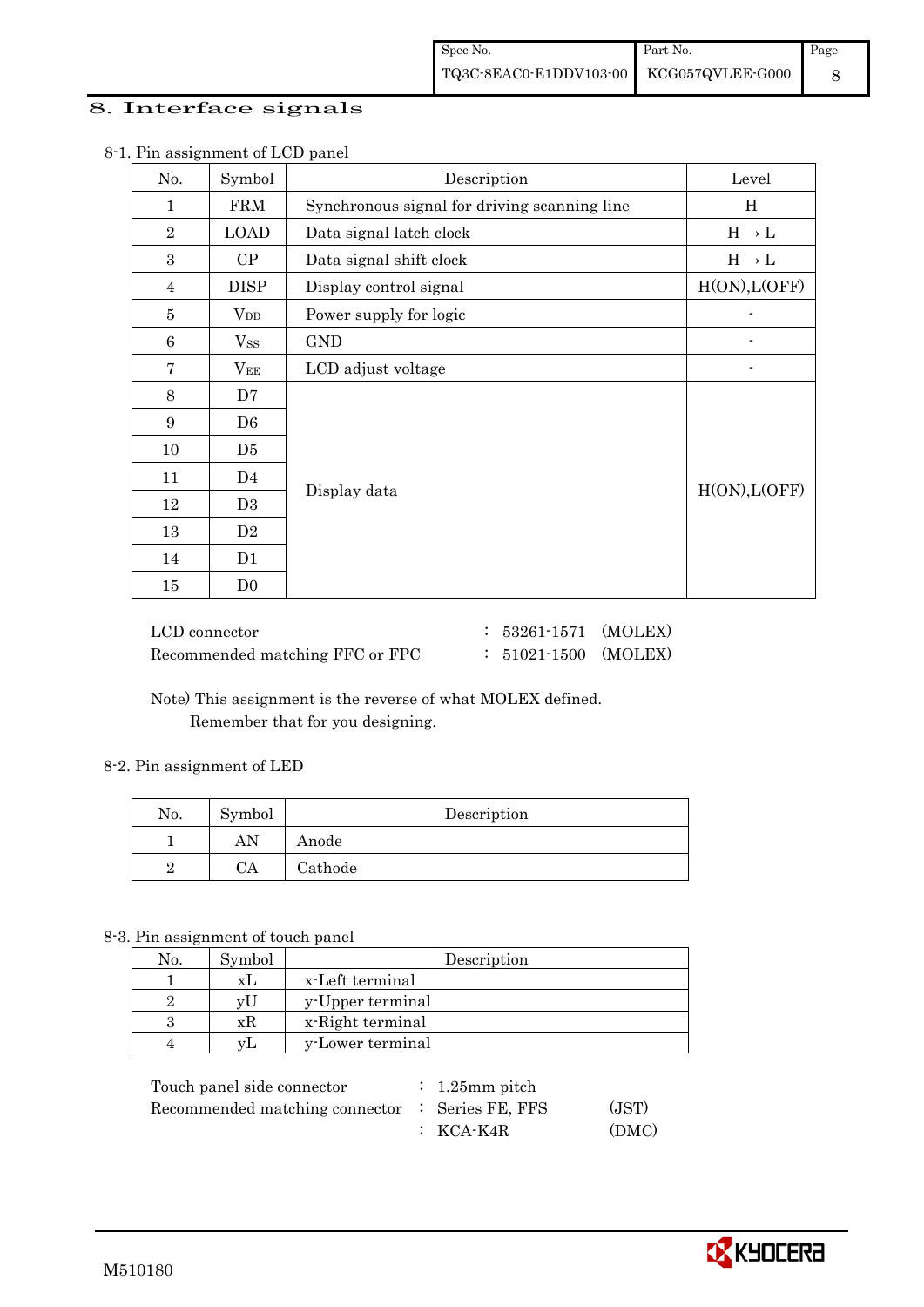9. Interface timing chart



\* The cycle of the LOAD signal should be stable and continuously applied without interruption.

\* The above-mentioned timing chart is a reference to set up a LCD module, not an electrical rating.

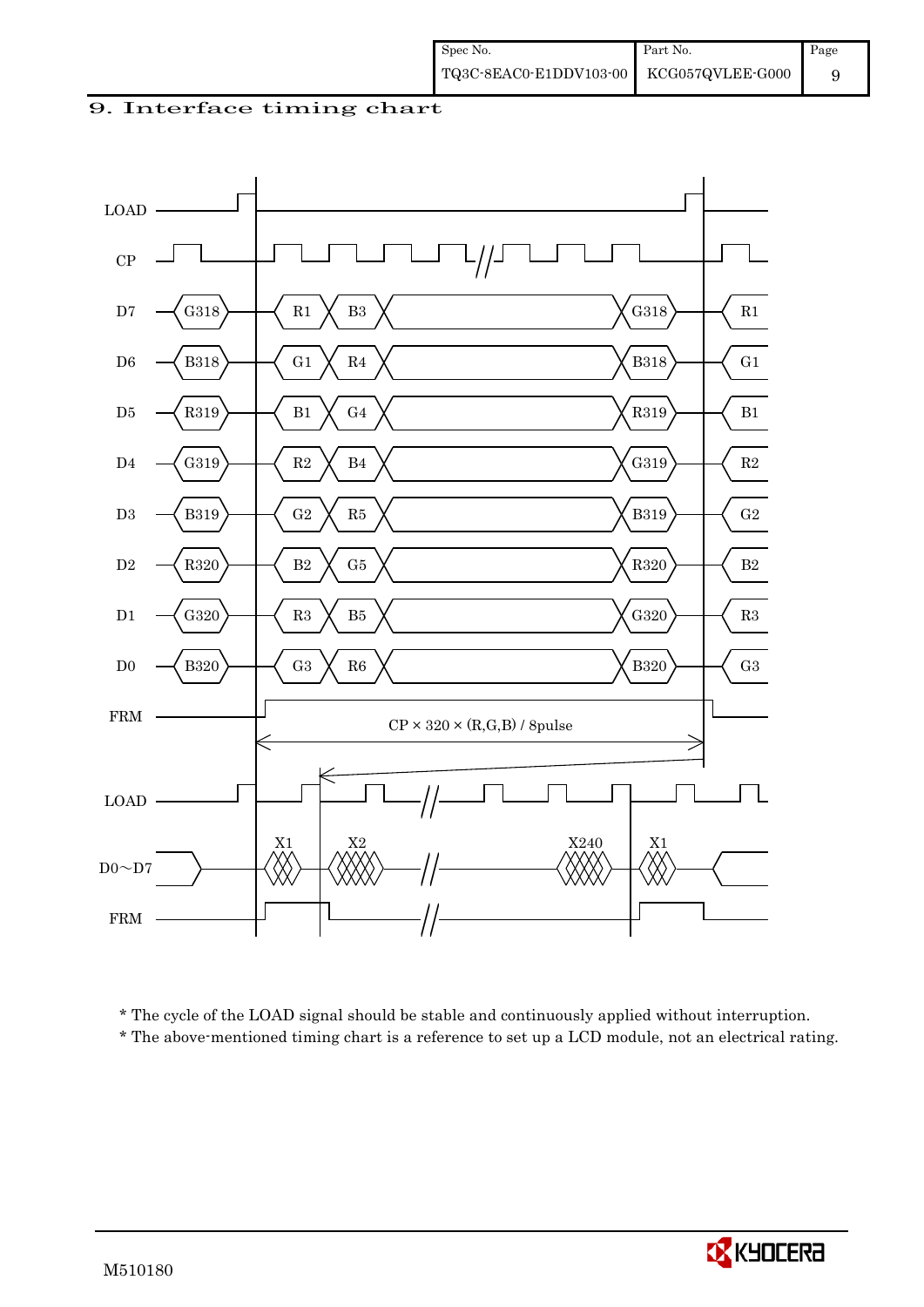### 10. Data and screen



# 11. Input timing characteristics





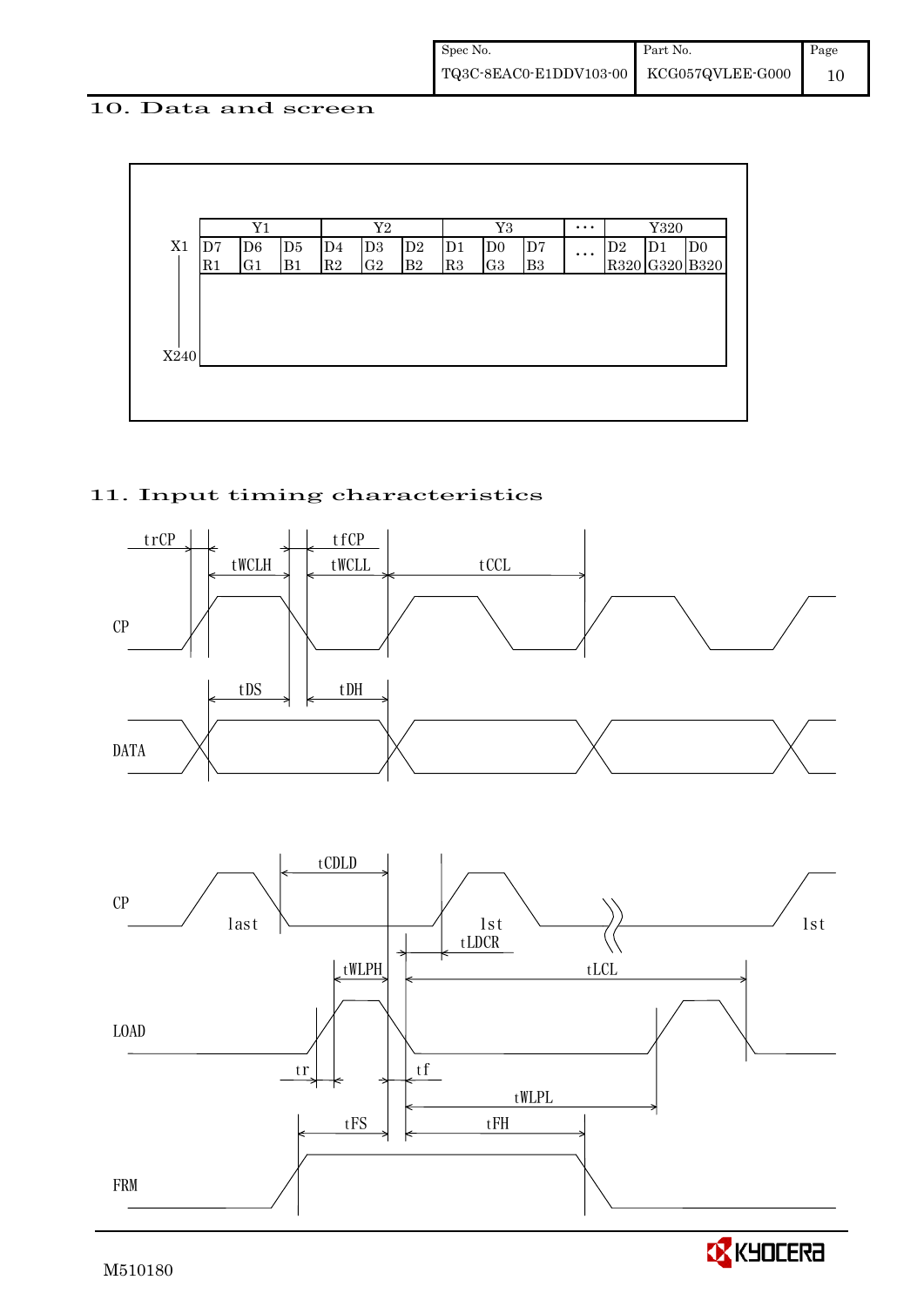| Spec No.                                | Part No. | Page |
|-----------------------------------------|----------|------|
| TQ3C-8EAC0-E1DDV103-00 KCG057QVLEE-G000 |          |      |

# 11-1. Switching characteristics  $(V_{DD} = 5.0V)$

|                                  | Input characteristics : $V_{DD} = +5.0V \pm 5\%$ , Temp. = $0 \sim 60^{\circ}C$ |        |                          |                          |            |
|----------------------------------|---------------------------------------------------------------------------------|--------|--------------------------|--------------------------|------------|
| Item                             |                                                                                 | Symbol | Min.                     | Max.                     | Unit       |
| CP cycle                         | $*_{1}$                                                                         | tCCL   | 100                      |                          | Ns         |
| CP"H" pulse width                |                                                                                 | tWCLH  | 30                       | $\blacksquare$           | Ns         |
| CP"L" pulse width                |                                                                                 | tWCLL  | 30                       | $\blacksquare$           | Ns         |
| CP rise up time                  |                                                                                 | trCP   | $\blacksquare$           | 15                       | ${\rm Ns}$ |
| CP fall down time                |                                                                                 | tfCP   | $\overline{\phantom{a}}$ | 15                       | Ns         |
| Data set up time                 |                                                                                 | tDS    | 25                       | $\blacksquare$           | Ns         |
| Data hold time                   |                                                                                 | $t$ DH | 25                       | $\overline{\phantom{a}}$ | Ns         |
| LOAD "H" pulse width             |                                                                                 | tWLPH  | 40                       | $\blacksquare$           | Ns         |
| LOAD "L" pulse width             |                                                                                 | tWLPL  | 400                      | $\blacksquare$           | Ns         |
| LOAD cycle                       | $*$ ?                                                                           | tLCL   | 500                      | $\blacksquare$           | ns         |
| $CP \rightarrow$ LOAD delay time |                                                                                 | tCDLD  | 60                       | $\overline{\phantom{a}}$ | ns         |
| $LOAD \rightarrow CP$ delay time |                                                                                 | tLDCR  | 60                       | $\blacksquare$           | ns         |
| Input signal rise up time        |                                                                                 | tr     | $\blacksquare$           | 20                       | ns         |
| Input signal fall down time      |                                                                                 | tf     |                          | 20                       | ns         |
| FRM data set up time             |                                                                                 | tFS    | 120                      | $\overline{\phantom{a}}$ | ns         |
| FRM data hold time               |                                                                                 | tFH    | 30                       | $\overline{\phantom{a}}$ | ns         |

\*1 CP cycle is adjusted so that FRM signal is 75Hz.

\*2 LOAD cycle is constant.

# 11-2. Switching characteristics  $(V_{DD} = 3.3V)$

|                                  | Input characteristics : $V_{DD} = +3.3V \pm 0.3V$ , Temp. = $0 \sim 60^{\circ}C$ |                |                          |                          |      |
|----------------------------------|----------------------------------------------------------------------------------|----------------|--------------------------|--------------------------|------|
| Item                             |                                                                                  | Symbol         | Min.                     | Max.                     | Unit |
| CP cycle                         | $*1$                                                                             | tCCL           | 100                      |                          | ns   |
| CP"H" pulse width                |                                                                                  | tWCLH          | 40                       | $\blacksquare$           | ns   |
| CP"L" pulse width                |                                                                                  | tWCLL          | 40                       | $\overline{\phantom{a}}$ | ns   |
| CP rise up time                  |                                                                                  | trCP           | $\overline{\phantom{0}}$ | 20                       | ns   |
| CP fall down time                |                                                                                  | tfCP           | $\blacksquare$           | 20                       | ns   |
| Data set up time                 |                                                                                  | tDS            | 35                       | $\overline{\phantom{a}}$ | ns   |
| Data hold time                   |                                                                                  | $t$ DH         | 35                       | $\overline{\phantom{a}}$ | ns   |
| LOAD "H" pulse width             |                                                                                  | tWLPH          | 50                       | $\blacksquare$           | ns   |
| LOAD "L" pulse width             |                                                                                  | tWLPL          | 400                      | $\overline{\phantom{a}}$ | ns   |
| LOAD cycle                       | $*_{2}$                                                                          | tLCL           | 500                      |                          | ns   |
| $CP \rightarrow$ LOAD delay time |                                                                                  | tCDLD          | 60                       |                          | ns   |
| $LOAD \rightarrow CP$ delay time |                                                                                  | $t\text{LDCR}$ | 80                       | $\overline{\phantom{a}}$ | ns   |
| Input signal rise up time        |                                                                                  | tr             | $\blacksquare$           | 20                       | ns   |
| Input signal fall down time      |                                                                                  | tf             | $\overline{\phantom{a}}$ | 20                       | ns   |
| FRM data set up time             |                                                                                  | tFS            | 120                      | $\blacksquare$           | ns   |
| FRM data hold time               |                                                                                  | tFH            | 30                       | $\blacksquare$           | ns   |

\*1 CP cycle is adjusted so that FRM signal is 75Hz.

\*2 LOAD cycle is constant.

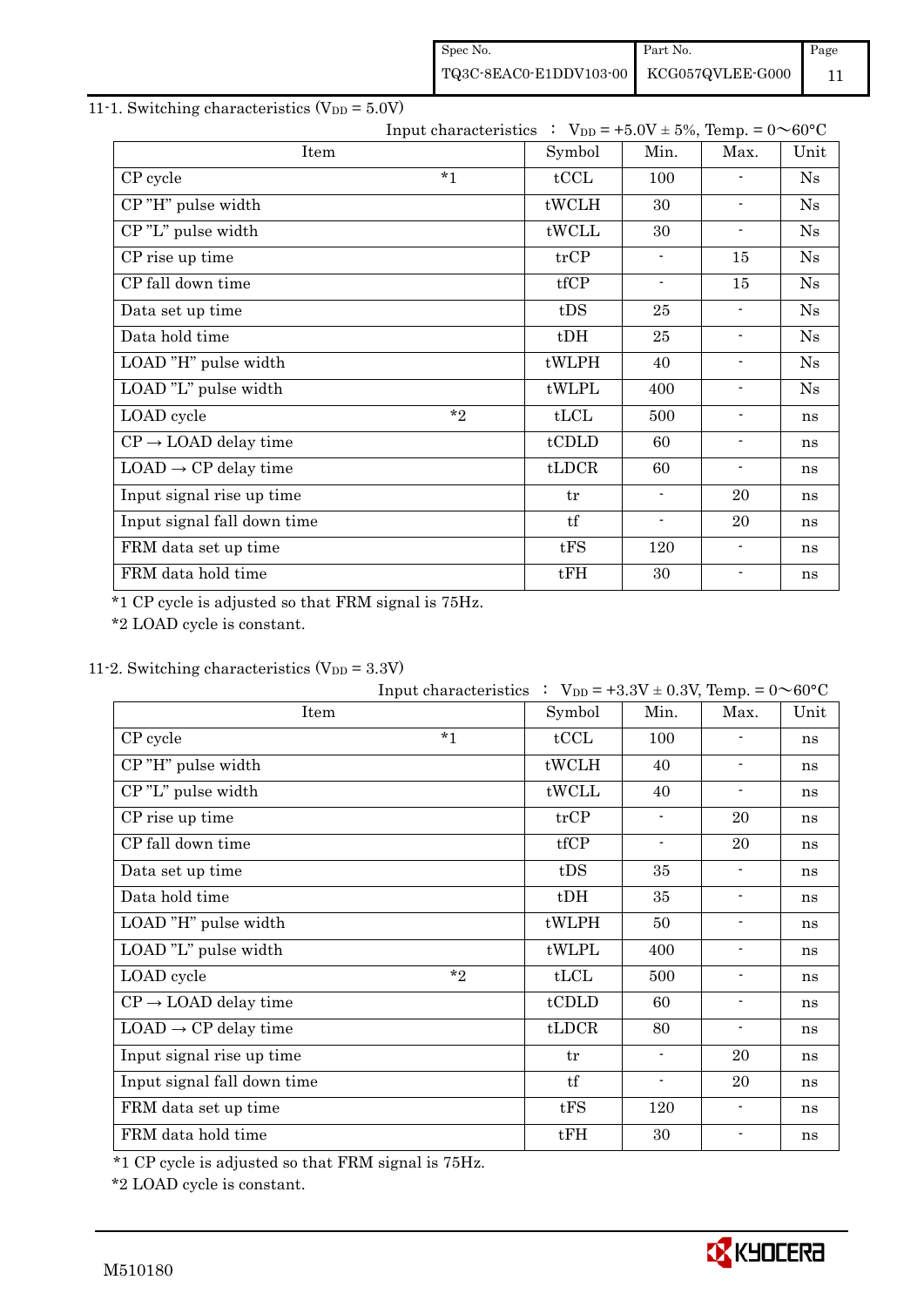| Spec No.                                  | Part No. | Page |
|-------------------------------------------|----------|------|
| TQ3C-8EAC0-E1DDV103-00   KCG057QVLEE-G000 |          |      |

# 12. Supply voltage sequence condition

 In normal operation, logic within the LCD module reverses the polarity of the drive voltage every few lines to prevent DC damage to the liquid crystal material. But when a voltage is present on  $V_{EE}$  outside of the time when the  $V_{DD}$  logic voltage is stable, a drive voltage is applied to the liquid crystal material without the polarity reversals. This sometimes result in a deterioration of display quality and a reduction in life time.



\* Input signal: FRM, LOAD, CP,  $D0 \sim D7$ 

- \* The above sequence should be designed as to maintain each normal voltage when the liquid crystal module load is applied to your system.
- \* Control the supply voltage sequence to not float any signal line when the LCD panel is being driven.

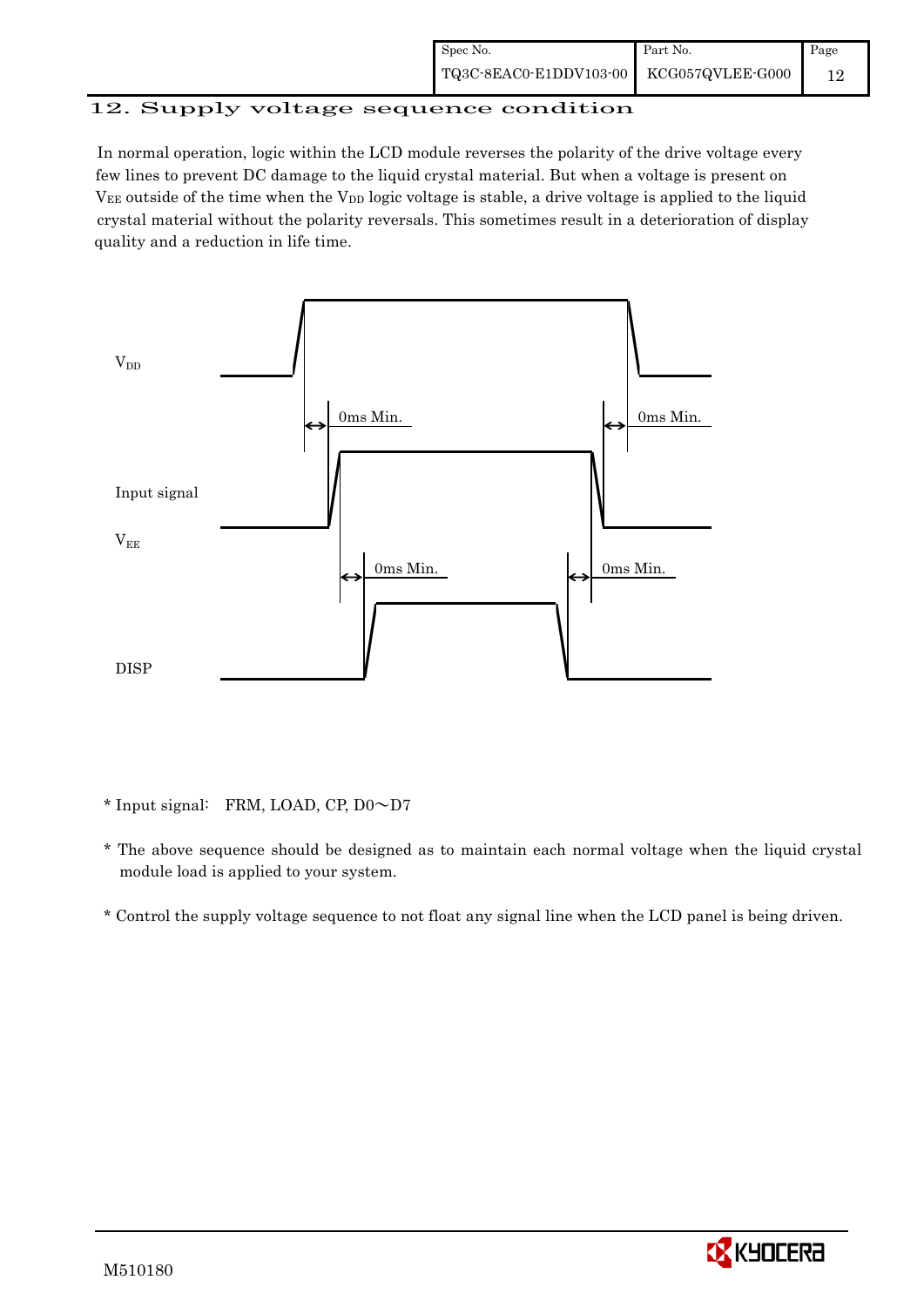| Spec No. | Part No. | Page |
|----------|----------|------|
|          |          |      |

# 13. LED Backlight characteristics

LED ratings

| Item                |          | Symbol | Min.                     | Typ. | Max. | Unit | Note                                              |
|---------------------|----------|--------|--------------------------|------|------|------|---------------------------------------------------|
| Forward current     | $*1$     | ΙF     | $\blacksquare$           | 225  | 285  | mA   | $VF=5.0V$ , Ta= $25^{\circ}$ C                    |
| Forward voltage     | $*1$     | VF     | $\blacksquare$           | 5.0  | 5.2  |      | $IF=225mA,$<br>$Ta=25^{\circ}C$                   |
| Operating life time | $*2, *3$ | T      | $\overline{\phantom{0}}$ | TBD  |      | h    | $VF=5.0V$ ,<br>$IF = 225mA$<br>Ta= $25^{\circ}$ C |

\*1 For AN-CA.

\*2 When brightness decrease 50% of initial brightness.

\*3 Life time is estimated data.

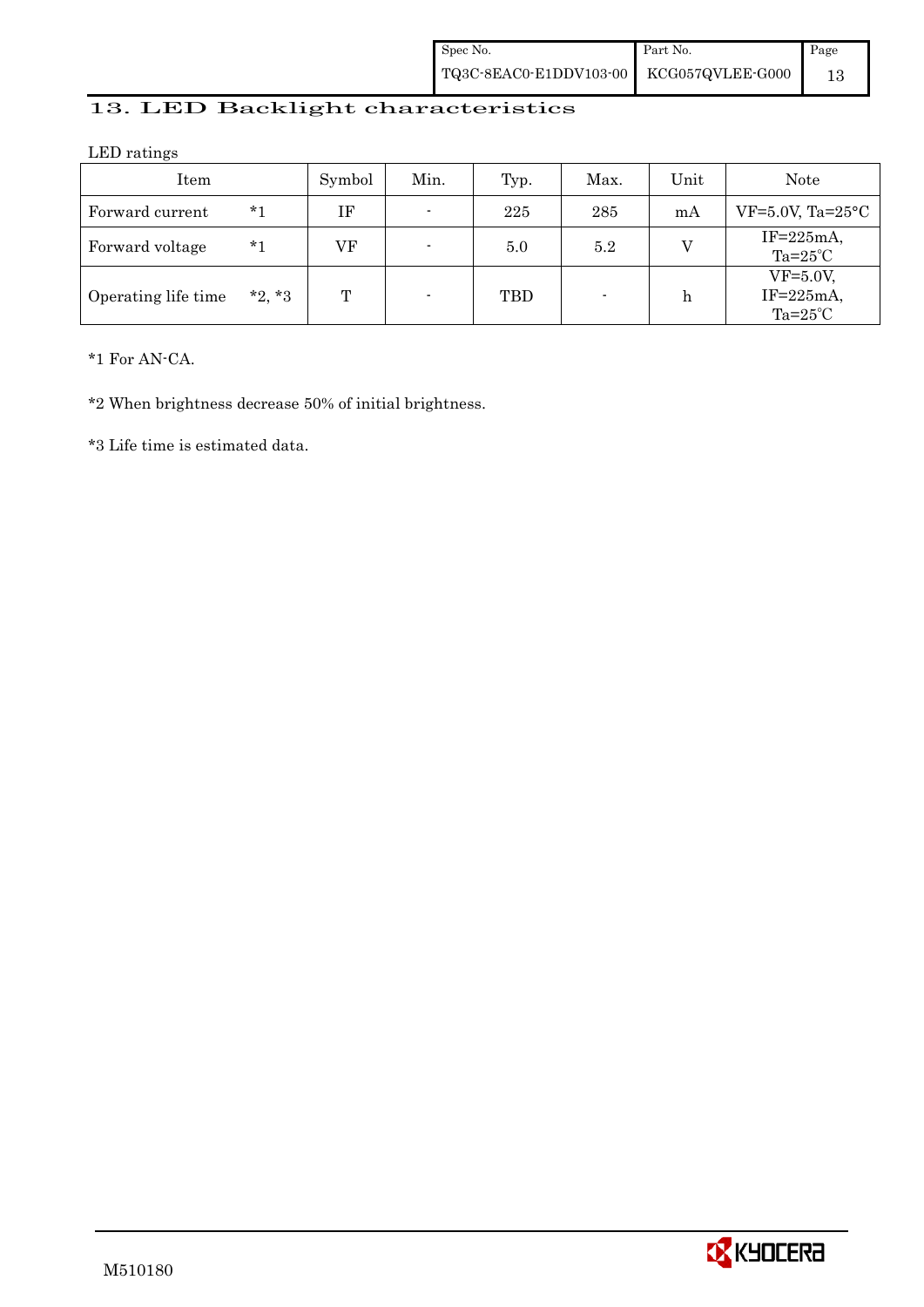### 14. Design guidance for analog touch panel

- 14-1. Electrical (In customer's design, please remember the following considerations.)
	- 1) Do not use the current regulated circuit.
	- 2) Keep the current limit with top and bottom layer. (Please refer to "Electrical absolute maximum ratings" for details.)
	- 3) Analog Touch panel can not sense two points touching separately.
	- 4) A contact resistance is appeared at the touch point between top and bottom layer. After this resistance has stable read of the Touch panel position data.
	- 5) Because noise of inverter or peripheral circuits may interfere signal of touch panel itself it is necessary to design carefully in advance to avoid these noise problem.

#### 14-2. Software

- 1) Do the "User Calibration".
- 2) "User Calibration" may be needed with long term using. Include "User Calibration" menu in your software.
- 3) When drawing a line with a stylus, there may be a slight discontinuity when the stylus passes over a spacer-dot. If necessary, please provide a compensation feature within your software.

#### 14-3. Mounting on display and housing bezel

- 1) Do not use an adhesive tape to bond it on the front of Touch panel and hang it to the housing bezel.
- 2) Never expand the Touch panel top layer (PET-film) like a balloon by internal air pressure. The life of the Touch panel will be extremely short.
- 3) If a dew will be on the heat-sealed area or exposed traces at the end of a flexible tail, the migration of silver can occur. This will cause sometimes a short circuit.

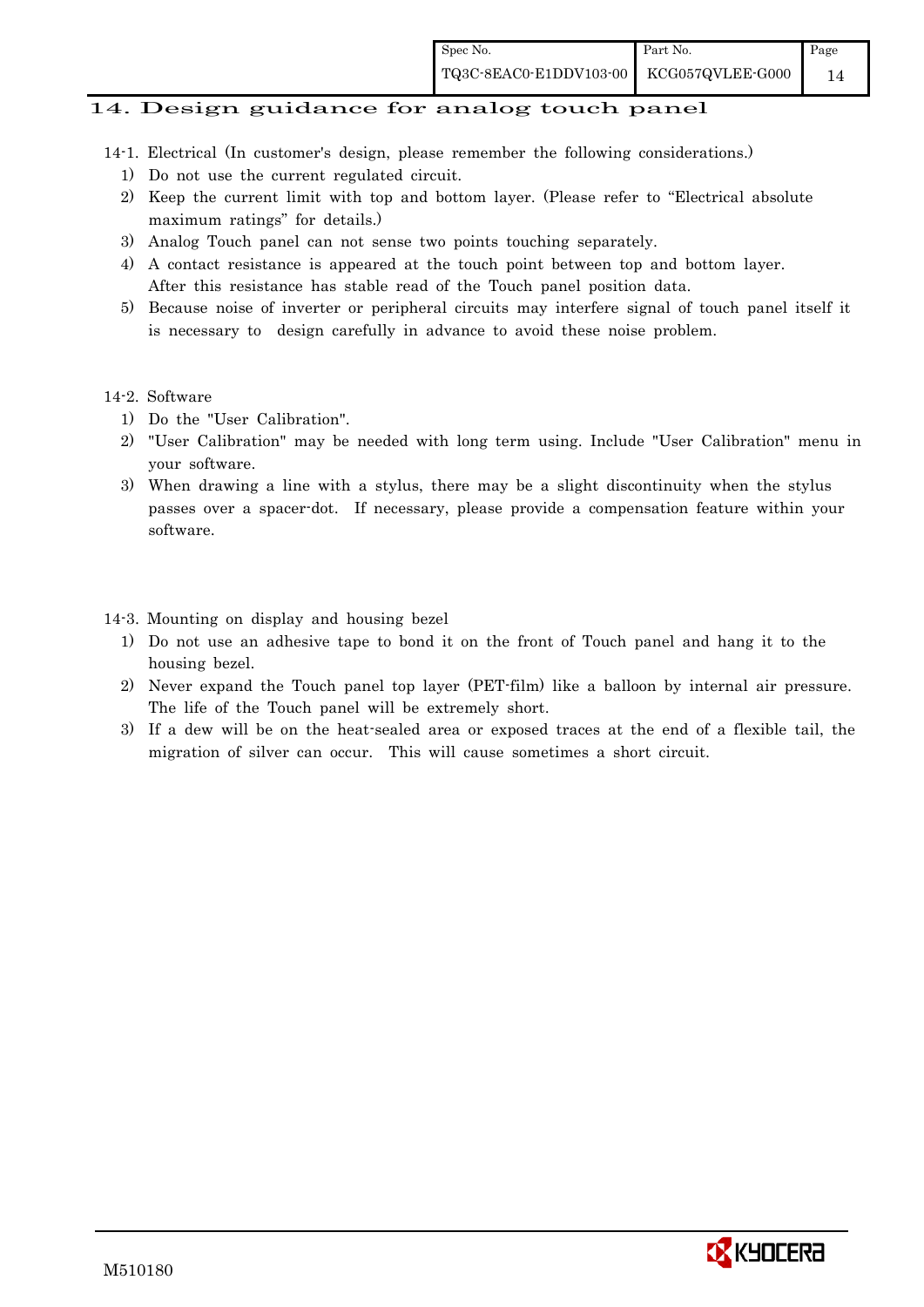### 15. Lot number identification

The lot number shall be indicated on the back of the backlight case of each LCD.

 $KCG057QVLEE-G000 -  $\Box\Box$  -  $\Box$  -  $\Box$  \nMADE IN \n $\Box\Box\Box\Box\Box$$ 

|  | $\downarrow \downarrow \quad \downarrow \quad \downarrow$ |     | $\downarrow$ |
|--|-----------------------------------------------------------|-----|--------------|
|  | $12 \quad 3 \quad 4$                                      | - 5 |              |

- No1. No5. above indicate
	- 1. Year code
	- 2. Month code
	- 3. Date
	- 4. Version Number
	- 5. Country of origin (Japan or China)

| Year | 2009 | 2010 | 2011 | 2012 | 2013 | 2014 |
|------|------|------|------|------|------|------|
| Code | ັ    |      |      |      |      |      |

| Month      | Jan. | Feb. | Mar. | Apr. | May | Jun. |
|------------|------|------|------|------|-----|------|
| $\rm Code$ |      |      | ౿    |      | ౿   |      |

| Month      | Jul. | Aug. | Sep. | $_{\rm Oct.}$ | Nov. | Dec. |
|------------|------|------|------|---------------|------|------|
| $\rm Code$ |      |      |      | ∡⊾            |      |      |

# 16. Warranty

#### 16-1. Incoming inspection

Please inspect the LCD within one month after your receipt.

#### 16-2. Production warranty

 Kyocera warrants its LCD's for a period of 12 months from the ship date. Kyocera shall, by mutual agreement, replace or re-work defective LCD's that are shown to be Kyocera's responsibility.

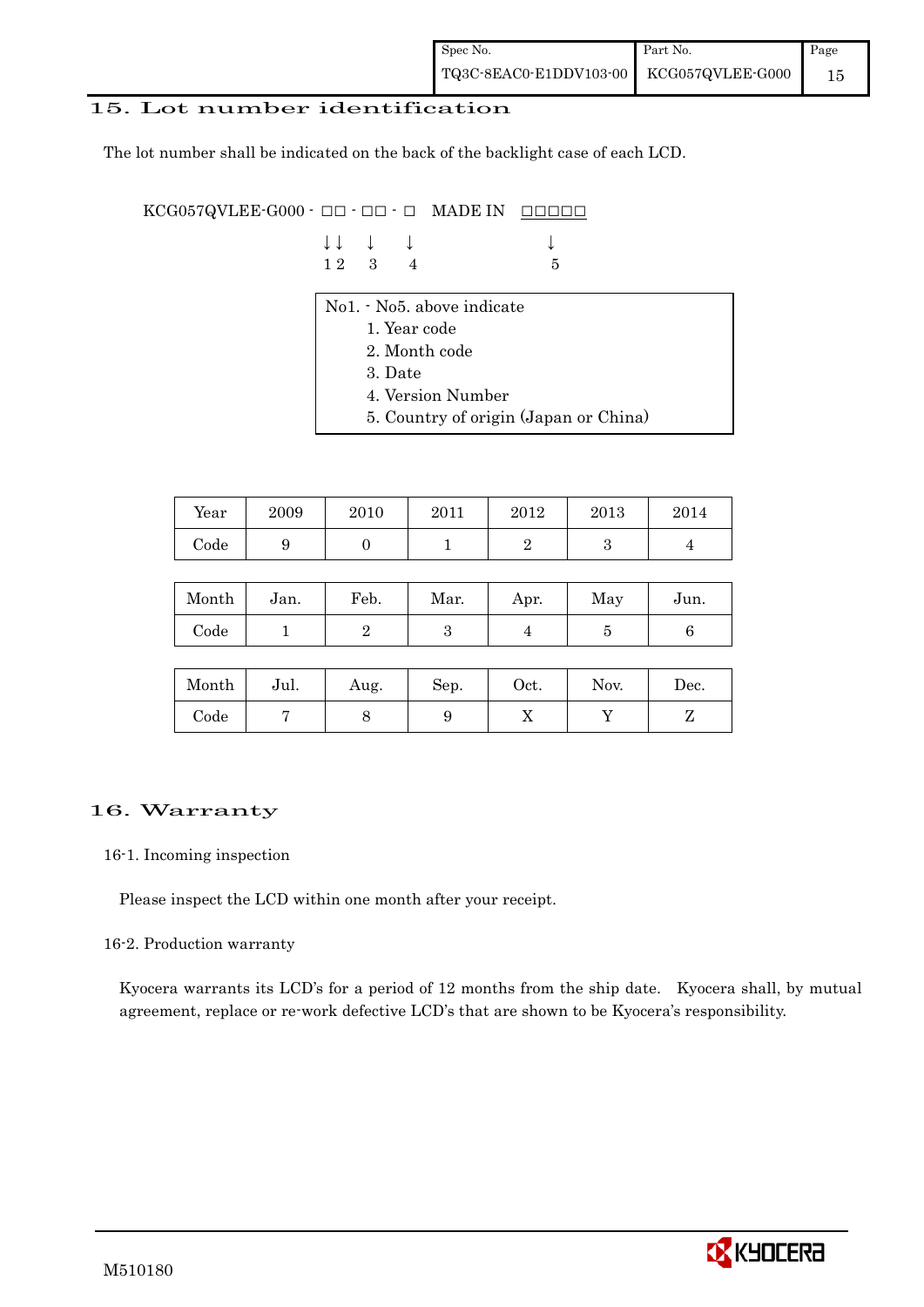# 17. Precautions for use

- 17-1. Installation of the LCD
	- 1) Please ground either of the mounting (screw) holes located at each corner of an LCD module, in order to stabilize brightness and display quality.
	- 1) The LCD shall be installed so that there is no pressure on the LSI chips.
	- 2) The LCD shall be installed flat, without twisting or bending.
	- 3) Please design the housing window so that its edges are between the active area and the effective area of the LCD screen. Must maintain a gap between inside of bezel and touch panel to avoid malfunction or electrode damage of touch panel.
- 17-2. Static electricity
	- 1) Since CMOS ICs are mounted directly onto the LCD glass, protection from static electricity is required.
	- 2) Workers should use body grounding. Operator should wear ground straps.
- 17-3. LCD operation
	- 1) The LCD shall be operated within the limits specified. Operation at values outside of these limits may shorten life, and/or harm display images.
	- 2) Adjust the "Supply voltage for LCD driving  $(V_{EE})$ " to obtain optimum viewing angle and contrast ratio.

17-4. Storage

- 1) The LCD shall be stored within the temperature and humidity limits specified. Store in a dark area, and protect the LCD from direct sunlight or fluorescent light.
- 2) Always store the LCD so that it is free from external pressure onto it.

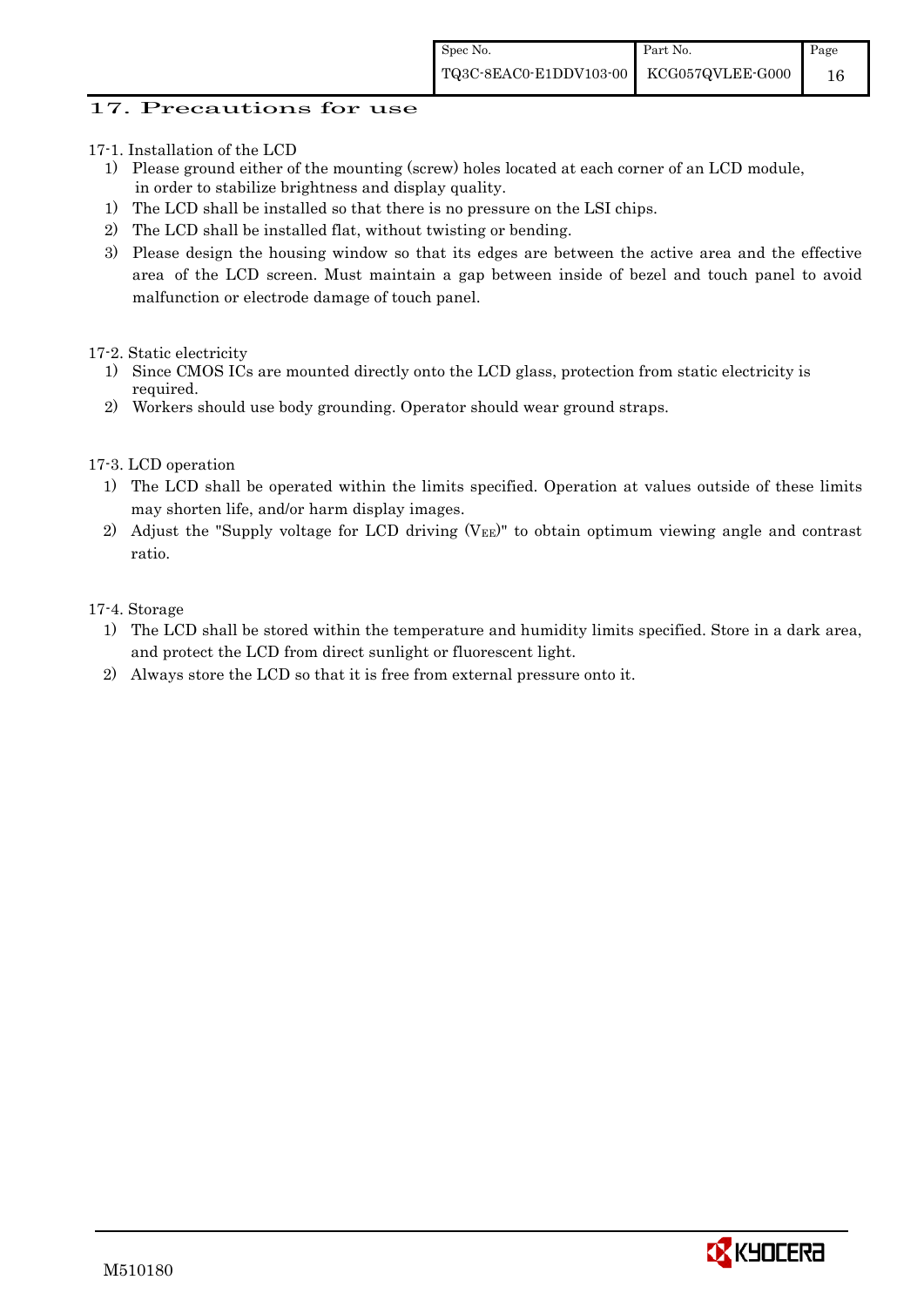### 17-5. Usage

- 1) DO NOT store in a high humidity environment for extended periods. Polarizer degradation bubbles, and/or peeling off of the polarizer may result.
- 2) Do not push or rub the touch panel's surface with hard to sharp objects such as knives, or the touch panel may be scratched.
- 3) When the touch panel is dirty, gently wipe the surface with a soft cloth, sometimes moistened by a little Ethanol. If a hazardous chemical is dropped on the touch panel by mistake, wipe it off right away to prevent human contact.
- 4) Touch panel edges are sharp. Handle the touch panel with enough care to prevent cuts.
- 5) Always keep the LCD free from condensation during testing. Condensation may permanently spot or stain the polarizer.
- 6) Do not pull the LED lead wires and do not bend the root of the wires. Housing should be designed to protect LED lead wires from external stress.
- 7) Do not disassemble LCD module because it will result in damage.
- 8) This Kyocera LCD module has been specifically designed for use in general electronic devices, but not for use in a special environment such as usage in an active gas. Hence, when the LCD is supposed to be used in a special environment, evaluate the LCD thoroughly beforehand and do not expose the LCD to chemicals such as an active gas.
- 9) Please do not use solid-base image pattern for long hours because a temporary afterimage may appear. We recommend using screen saver etc. in cases where a solid-base image pattern must be used.
- 10) Liquid crystal may leak when the module is broken. Be careful not to let the fluid go into your eyes and mouth. In the case the fluid touches your body; rinse it off right away with water and soap.

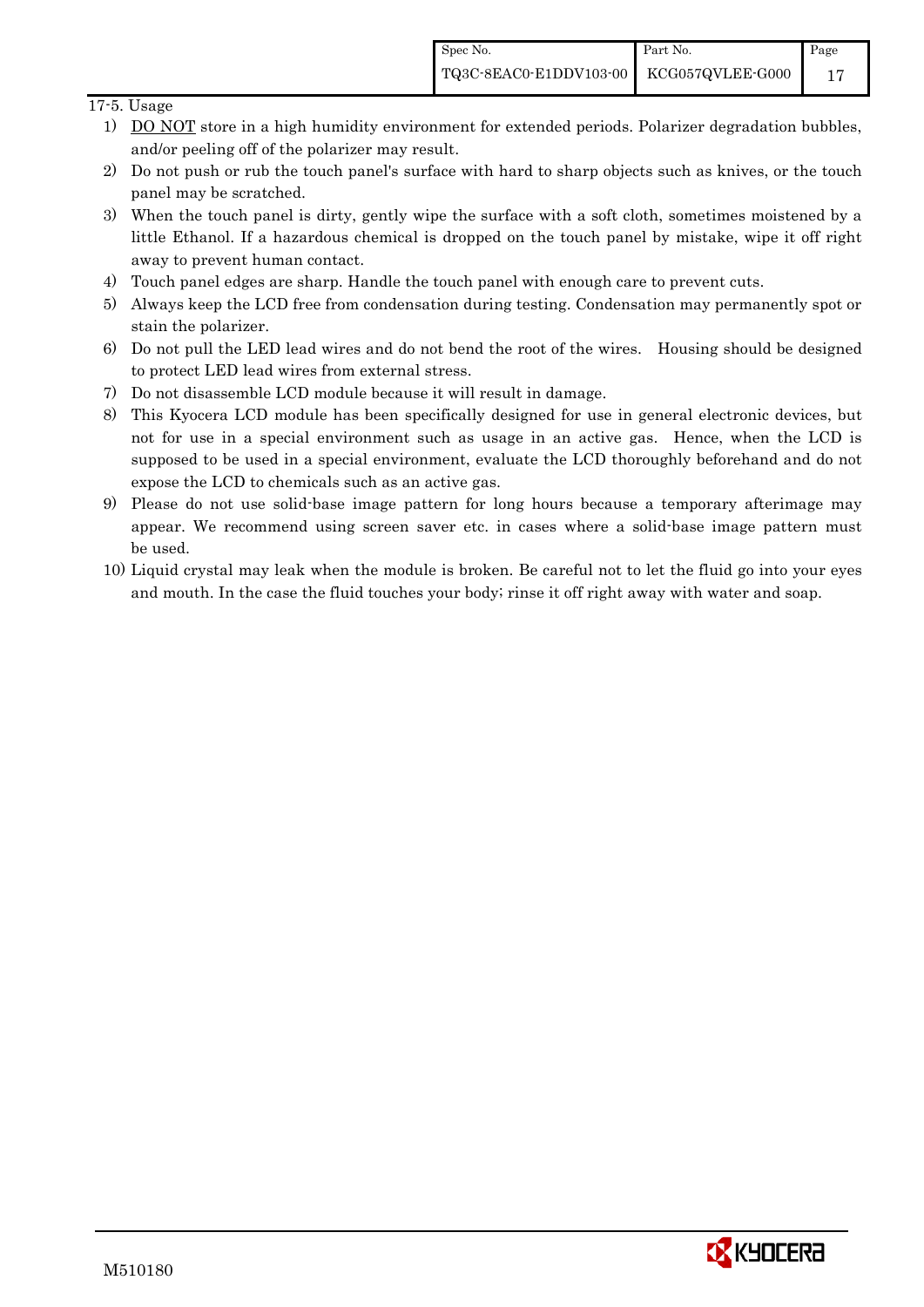### 18. Reliability test data

| Test item                            | Test condition                                                                                           | Test time               |                                                                                     | Judgement                                                                                            |
|--------------------------------------|----------------------------------------------------------------------------------------------------------|-------------------------|-------------------------------------------------------------------------------------|------------------------------------------------------------------------------------------------------|
| High temp.<br>atmosphere             | $70^{\circ}$ C                                                                                           | 240h                    | Display function<br>Display quality<br>Current consumption                          | : No defect<br>: No defect<br>: No defect                                                            |
| Low temp.<br>atmosphere              | $-20$ °C                                                                                                 | 240h                    | Display function<br>Display quality<br>Current consumption                          | $\therefore$ No defect<br>$\therefore$ No defect<br>$\therefore$ No defect                           |
| High temp.<br>humidity<br>atmosphere | $40^{\circ}$ C 90% RH                                                                                    | 240h                    | Display function<br>Display quality<br>Current consumption                          | $\therefore$ No defect<br>$\therefore$ No defect<br>$\therefore$ No defect                           |
| Temp. cycle                          | $-20\textdegree C$<br>0.5 <sub>h</sub><br>R.T.<br>0.5 <sub>h</sub><br>$70^{\circ}$ C<br>0.5 <sub>h</sub> | 10cycles                | Display function<br>Display quality<br>Current consumption                          | $\therefore$ No defect<br>$\therefore$ No defect<br>$\therefore$ No defect                           |
| High temp.<br>operation              | $60^{\circ}$ C                                                                                           | 500h                    | Display function<br>Display quality<br>Current consumption                          | : No defect<br>$\therefore$ No defect<br>: No defect                                                 |
| Point<br>Activation<br>life          | Polyacetal stylus<br>(R0.8)<br>Hitting force 3N<br>Hitting speed<br>2 time/s                             | one<br>million<br>times | Terminal resistance<br>Insulation resistance<br>Linearity<br><b>Actuation Force</b> | $\therefore$ No defect<br>$\therefore$ No defect<br>$\therefore$ No defect<br>$\therefore$ No defect |

\* Each test item uses a test LCD only once. The tested LCD is not used in any other tests.

\* The LCD is tested in circumstances in which there is no condensation.

- \* The reliability test is not an out-going inspection.
- \* The result of the reliability test is for your reference purpose only. The reliability test is conducted only to examine the LCD's capability.

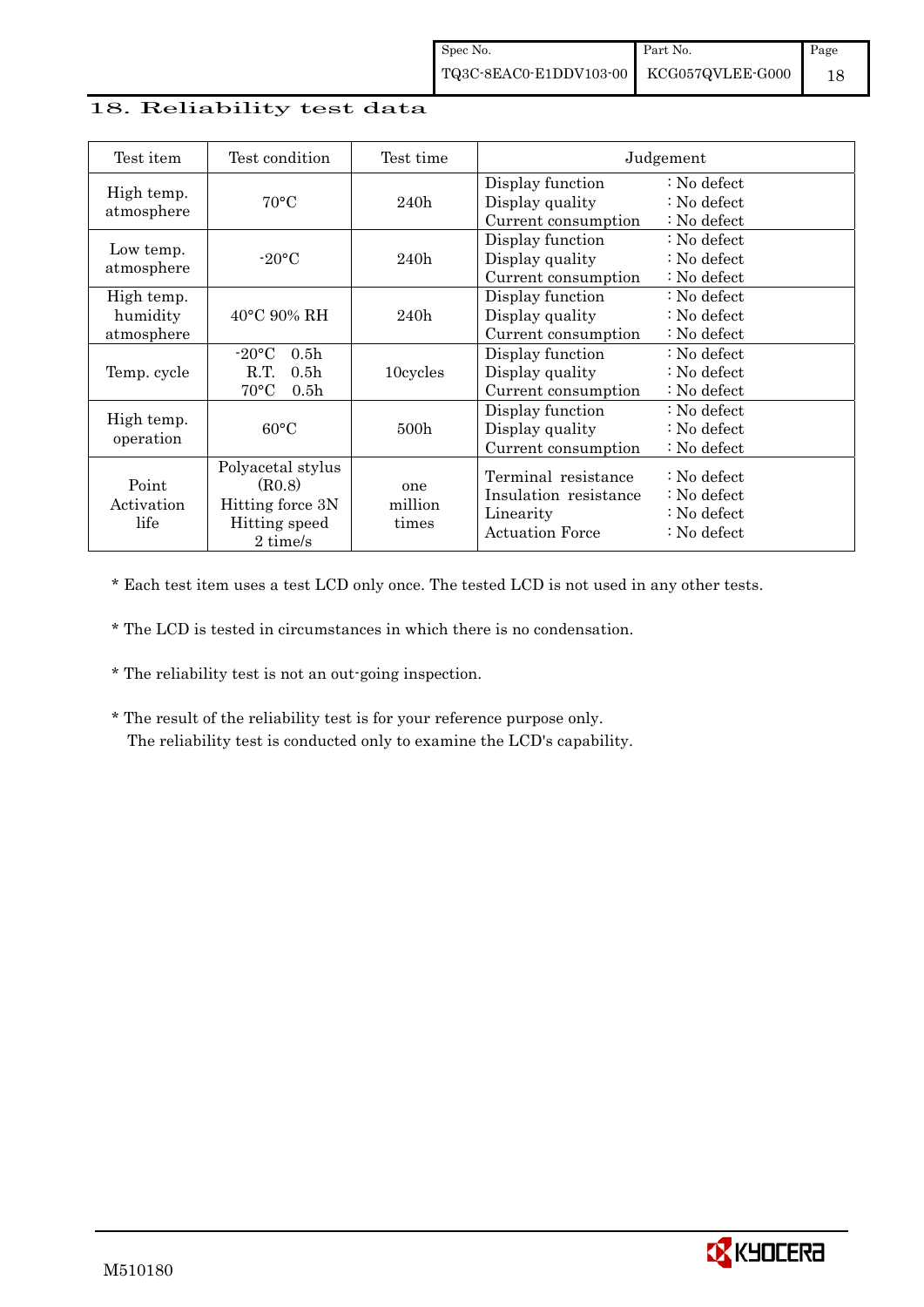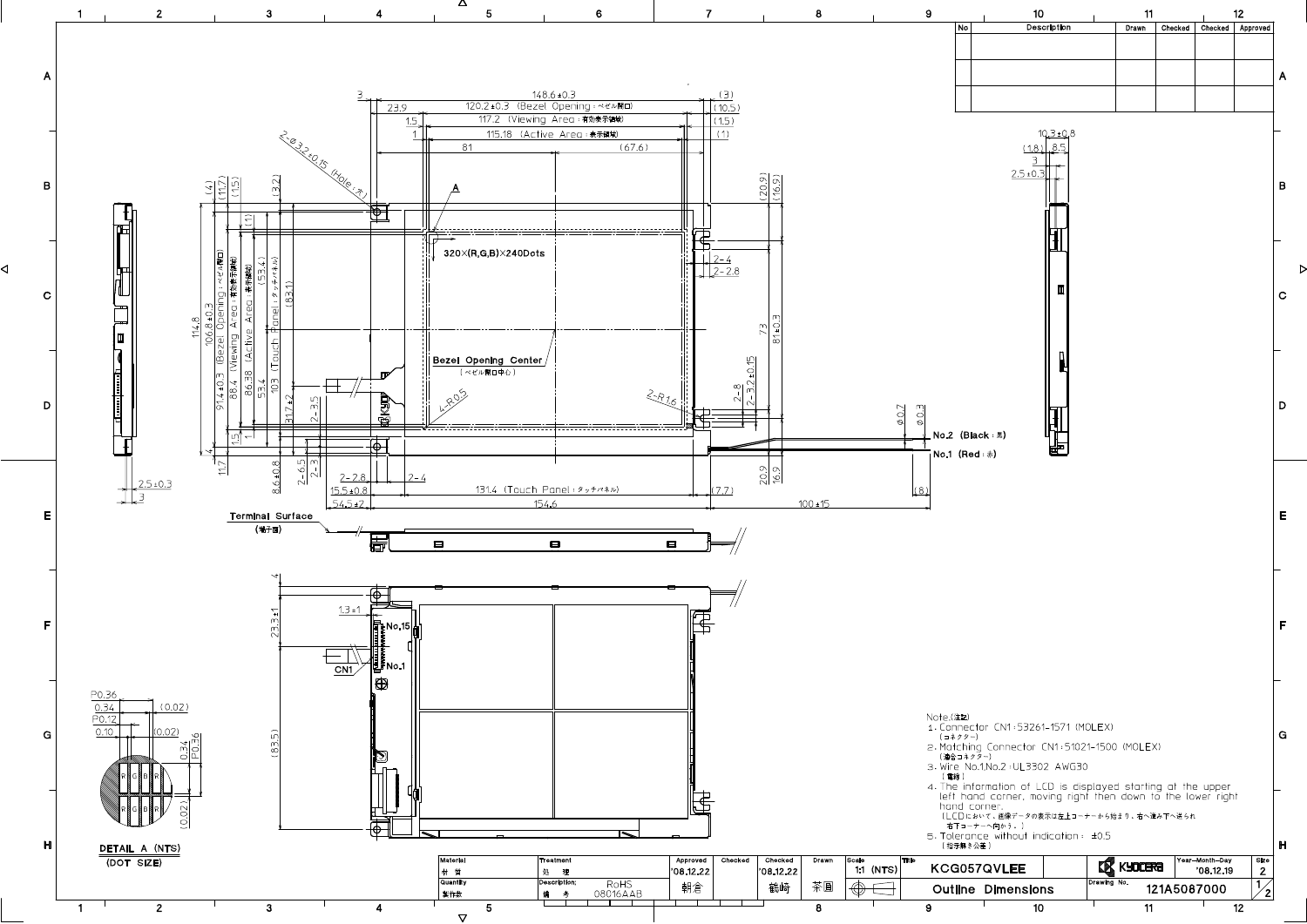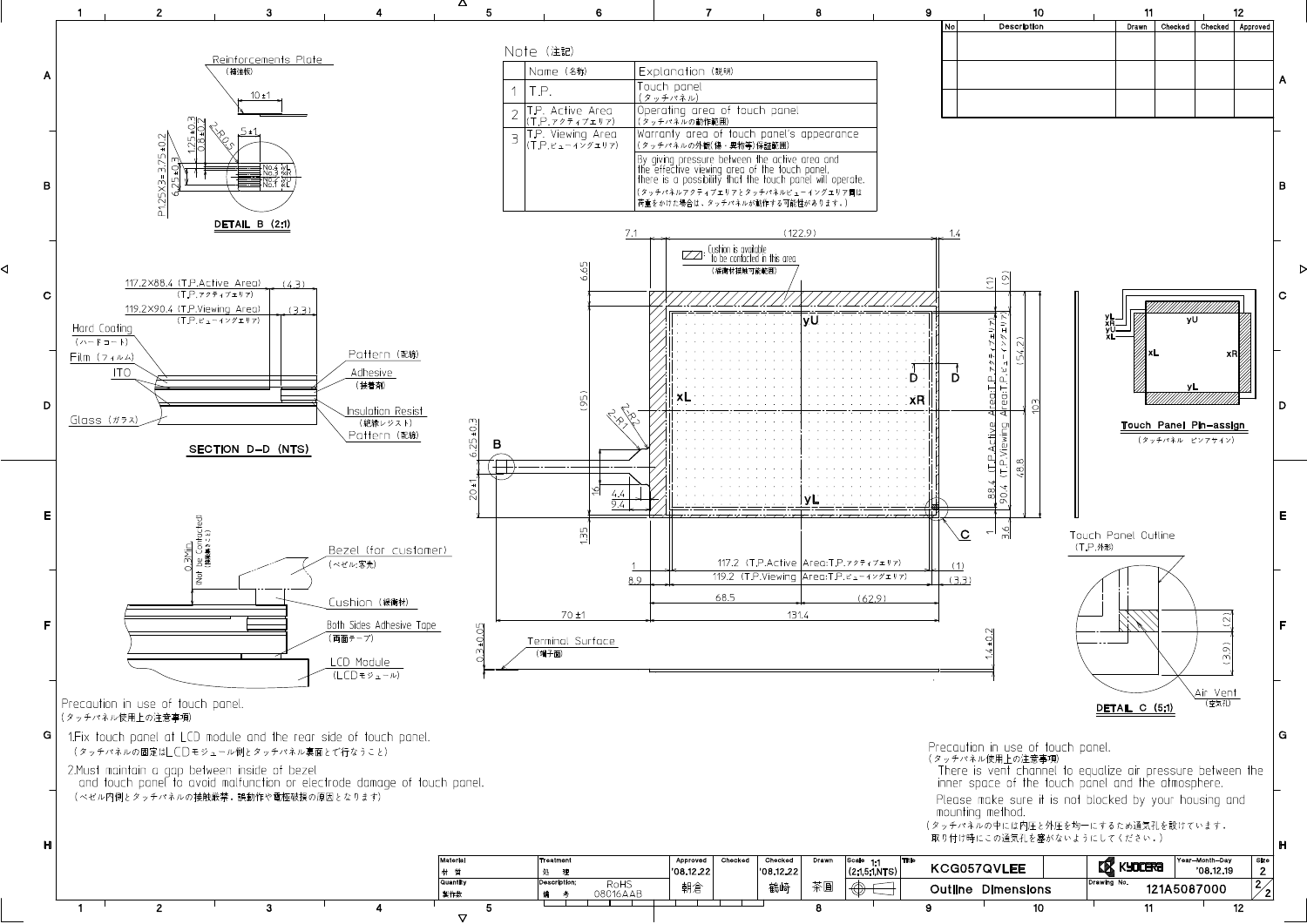| Spec No. | TQ3C-8EAC0-E2DDV95-00  |
|----------|------------------------|
| Date     | <b>January 6, 2009</b> |

# KYOCERA INSPECTION STANDARD

# TYPE : KCG057QVLEE-G000

# KYOCERA CORPORATION KAGOSHIMA HAYATO PLANT LCD DIVISION

| Original        |           | Designed by $:$ Engineering dept. | Confirmed by $:QA$ dept. |                                        |          |
|-----------------|-----------|-----------------------------------|--------------------------|----------------------------------------|----------|
| Issue Date      | Prepared  | Checked                           | Approved                 | Checked                                | Approved |
| January 6, 2009 | S. Kytima |                                   |                          | H. Tokumi ri 4. Matrimoro J. Sakaguchi | fran     |

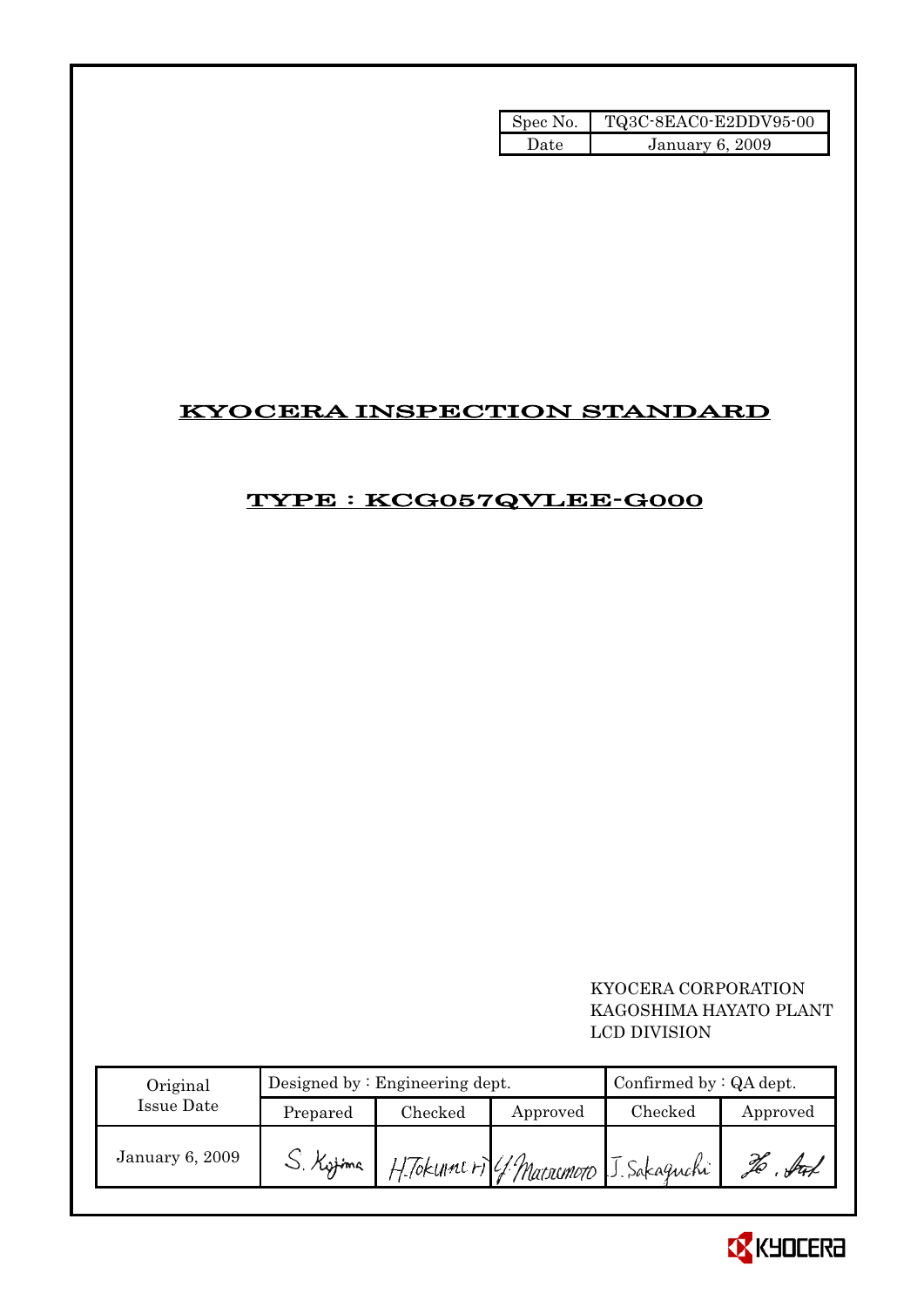| Spec No.                               | Part No. | Page |
|----------------------------------------|----------|------|
| TQ3C-8EAC0-E2DDV95-00 KCG057QVLEE-G000 |          |      |

|         |                      |                                                                |  | Revision record                 |              |                         |  |
|---------|----------------------|----------------------------------------------------------------|--|---------------------------------|--------------|-------------------------|--|
|         |                      |                                                                |  | Designed by : Engineering dept. |              | Confirmed by : QA dept. |  |
|         | $\rm{\textbf{Date}}$ | Checked<br>$\rm Checked$<br>Prepared<br>${\Large\bf Approved}$ |  | Approved                        |              |                         |  |
|         |                      |                                                                |  |                                 |              |                         |  |
|         |                      |                                                                |  |                                 |              |                         |  |
| Rev.No. | $\rm{Date}$          | Page                                                           |  |                                 | Descriptions |                         |  |
|         |                      |                                                                |  |                                 |              |                         |  |
|         |                      |                                                                |  |                                 |              |                         |  |
|         |                      |                                                                |  |                                 |              |                         |  |
|         |                      |                                                                |  |                                 |              |                         |  |
|         |                      |                                                                |  |                                 |              |                         |  |
|         |                      |                                                                |  |                                 |              |                         |  |
|         |                      |                                                                |  |                                 |              |                         |  |
|         |                      |                                                                |  |                                 |              |                         |  |
|         |                      |                                                                |  |                                 |              |                         |  |
|         |                      |                                                                |  |                                 |              |                         |  |
|         |                      |                                                                |  |                                 |              |                         |  |
|         |                      |                                                                |  |                                 |              |                         |  |
|         |                      |                                                                |  |                                 |              |                         |  |
|         |                      |                                                                |  |                                 |              |                         |  |
|         |                      |                                                                |  |                                 |              |                         |  |
|         |                      |                                                                |  |                                 |              |                         |  |
|         |                      |                                                                |  |                                 |              |                         |  |
|         |                      |                                                                |  |                                 |              |                         |  |
|         |                      |                                                                |  |                                 |              |                         |  |
|         |                      |                                                                |  |                                 |              |                         |  |
|         |                      |                                                                |  |                                 |              |                         |  |
|         |                      |                                                                |  |                                 |              |                         |  |
|         |                      |                                                                |  |                                 |              |                         |  |
|         |                      |                                                                |  |                                 |              |                         |  |
|         |                      |                                                                |  |                                 |              |                         |  |
|         |                      |                                                                |  |                                 |              |                         |  |
|         |                      |                                                                |  |                                 |              |                         |  |
|         |                      |                                                                |  |                                 |              |                         |  |
|         |                      |                                                                |  |                                 |              |                         |  |
|         |                      |                                                                |  |                                 |              |                         |  |
|         |                      |                                                                |  |                                 |              |                         |  |
|         |                      |                                                                |  |                                 |              |                         |  |
|         |                      |                                                                |  |                                 |              |                         |  |
|         |                      |                                                                |  |                                 |              |                         |  |
|         |                      |                                                                |  |                                 |              |                         |  |
|         |                      |                                                                |  |                                 |              |                         |  |

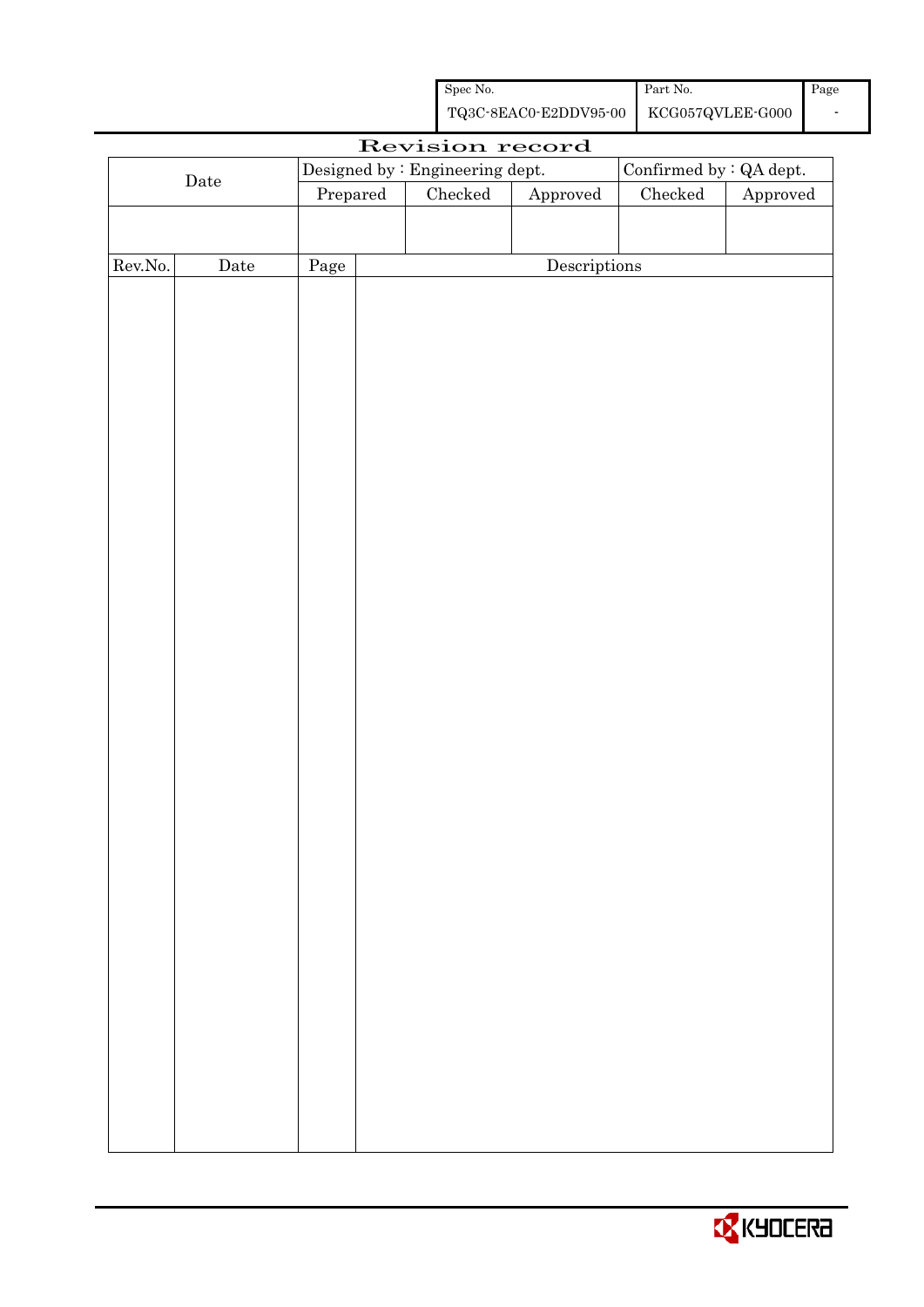| Spec No.                               | Part No. | Page |
|----------------------------------------|----------|------|
| TQ3C-8EAC0-E2DDV95-00 KCG057QVLEE-G000 |          |      |

# Visuals specification

1) Note

| Item                     | <b>Note</b>                                                                                                                                                                                                                                                                                                                                                                                                                                                                                                                                                                                                                                                                                                                                                                                                |                                                                                                         |  |  |  |
|--------------------------|------------------------------------------------------------------------------------------------------------------------------------------------------------------------------------------------------------------------------------------------------------------------------------------------------------------------------------------------------------------------------------------------------------------------------------------------------------------------------------------------------------------------------------------------------------------------------------------------------------------------------------------------------------------------------------------------------------------------------------------------------------------------------------------------------------|---------------------------------------------------------------------------------------------------------|--|--|--|
| General                  | 1. When defects specified in this Inspection Standards are<br>inspected, operating voltage $(V_{OP})$ shall be set at the level<br>where optimized contrast is available. Display quality is<br>applied up to effective viewing area. (Bi-level INSPECTION)<br>2. This inspection standard about the image quality shall be<br>applied to any defect within the effective viewing area and<br>shall not be applicable to outside of the area.<br>3. Should any defects which are not specified in this standard<br>happen, additional standard shall be determined by mutual<br>agreement between customer and Kyocera.<br>4. Inspection conditions<br>Luminance<br>: 500 Lux minimum.<br>: 300 mm(from the sample)<br>Inspection distance<br>Temperature<br>: $25 \pm 5$ °C<br>Direction<br>: right above |                                                                                                         |  |  |  |
|                          |                                                                                                                                                                                                                                                                                                                                                                                                                                                                                                                                                                                                                                                                                                                                                                                                            |                                                                                                         |  |  |  |
|                          |                                                                                                                                                                                                                                                                                                                                                                                                                                                                                                                                                                                                                                                                                                                                                                                                            |                                                                                                         |  |  |  |
|                          |                                                                                                                                                                                                                                                                                                                                                                                                                                                                                                                                                                                                                                                                                                                                                                                                            |                                                                                                         |  |  |  |
| Definition of inspection | Pinhole, Bright spot                                                                                                                                                                                                                                                                                                                                                                                                                                                                                                                                                                                                                                                                                                                                                                                       | The color of a small area is                                                                            |  |  |  |
| item                     | Black spot, Scratch<br>Foreign particle                                                                                                                                                                                                                                                                                                                                                                                                                                                                                                                                                                                                                                                                                                                                                                    | different from the remainder.<br>The phenomenon does not<br>change with voltage.                        |  |  |  |
|                          | Contrast variation                                                                                                                                                                                                                                                                                                                                                                                                                                                                                                                                                                                                                                                                                                                                                                                         | The color of a small area is<br>different from the remainder.<br>The phenomenon change with<br>voltage. |  |  |  |
|                          | Polarizer<br>(Scratch, Bubble, Dent)                                                                                                                                                                                                                                                                                                                                                                                                                                                                                                                                                                                                                                                                                                                                                                       | Scratch, Bubble and Dent in the<br>polarizer which can be<br>observed<br>in on / off state.             |  |  |  |

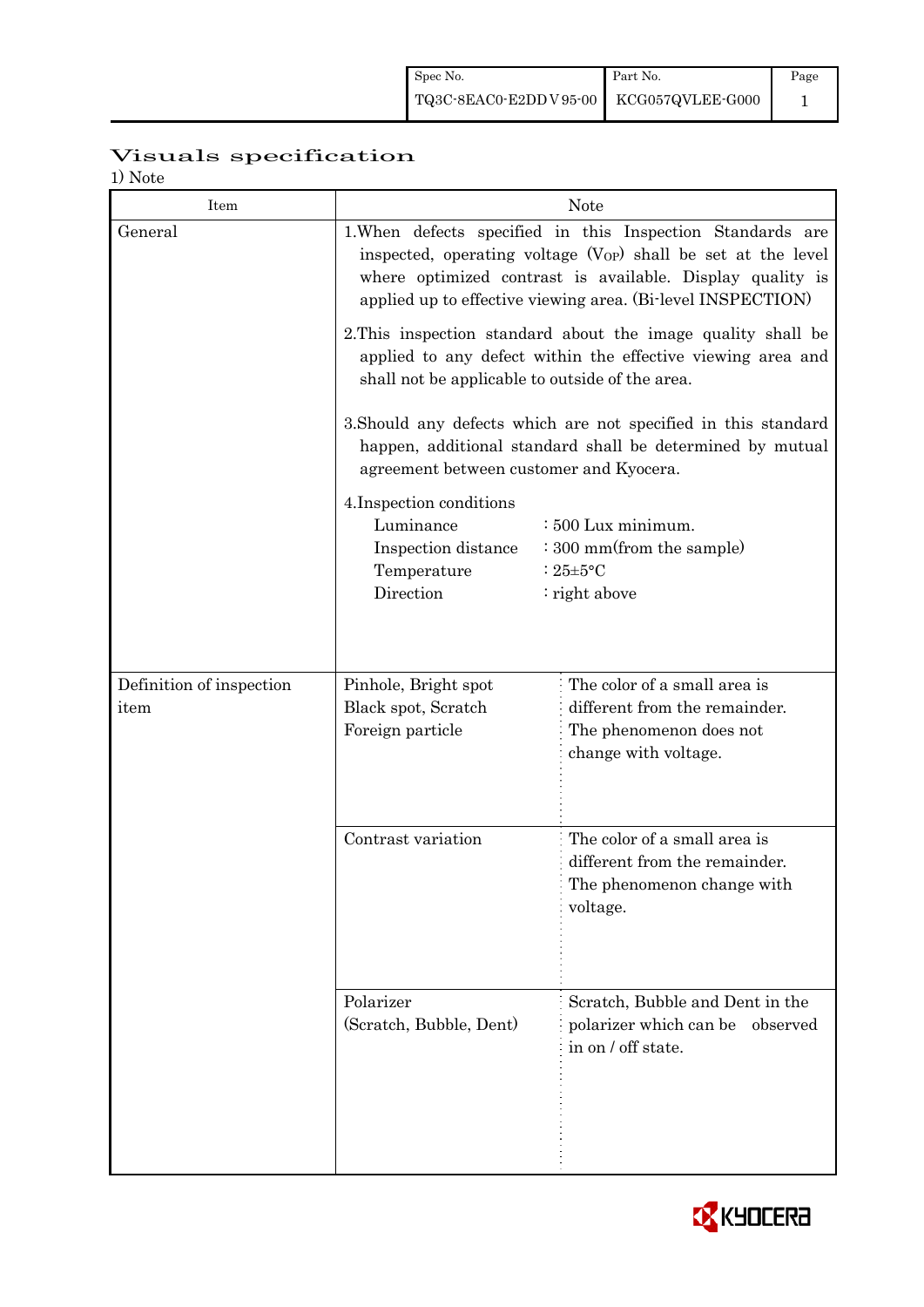| Spec No.                                                                                                  | Part No. | Page |
|-----------------------------------------------------------------------------------------------------------|----------|------|
| $\left. {\rm TQ3C\text{-}8EAC0\text{-}E2DD\,V\,95\text{-}00} \; \right  \; {\rm KCG057QVLEE\text{-}G000}$ |          |      |

| Inspection item              | Judgement standard                                                                                                                                                                                              |                                                                         |                                                        |                 |                                                                                                                    |  |
|------------------------------|-----------------------------------------------------------------------------------------------------------------------------------------------------------------------------------------------------------------|-------------------------------------------------------------------------|--------------------------------------------------------|-----------------|--------------------------------------------------------------------------------------------------------------------|--|
| Pinhole, Bright spot,        |                                                                                                                                                                                                                 |                                                                         |                                                        |                 |                                                                                                                    |  |
| Black spot, Foreign particle | b                                                                                                                                                                                                               |                                                                         |                                                        |                 |                                                                                                                    |  |
|                              |                                                                                                                                                                                                                 |                                                                         |                                                        | $d = (a + b)/2$ |                                                                                                                    |  |
|                              | Category                                                                                                                                                                                                        | Size(mm)                                                                |                                                        |                 | Acceptable number                                                                                                  |  |
|                              | A                                                                                                                                                                                                               |                                                                         | $d \leq 0.2$                                           |                 | Neglected                                                                                                          |  |
|                              | $\bf{B}$                                                                                                                                                                                                        | $0.2\,<\,\mathrm{d}\leq0.3$                                             |                                                        |                 | $\overline{5}$                                                                                                     |  |
|                              | $\mathcal{C}$                                                                                                                                                                                                   | $0.3\,<\,\mathrm{d}\leq0.5$                                             |                                                        | 3               |                                                                                                                    |  |
|                              | $\mathbf D$                                                                                                                                                                                                     | 0.5 < d                                                                 |                                                        |                 | $\boldsymbol{0}$                                                                                                   |  |
|                              |                                                                                                                                                                                                                 |                                                                         |                                                        |                 |                                                                                                                    |  |
| Scratch, Foreign particle    | A<br>$\bf{B}$<br>$\mathcal{C}$<br>D<br>${\bf E}$                                                                                                                                                                | W<br>L<br>Width (mm)<br>$W \leq 0.03$<br>$0.03< W \leq 0.10$<br>0.10< W | Length (mm)<br>$2.0\leq\,$ L $\leq\!4.0$<br>$4.0<\,$ L | $L \leq 2.0$    | Acceptable<br>number<br>Neglected<br>Neglected<br>$\boldsymbol{3}$<br>$\overline{0}$<br>According to<br>'Circular' |  |
| Contrast variation           | b<br>a<br>$d = (a + b)/2$<br>Size (mm)<br>Category<br>Acceptable number<br>$d \leq 0.5$<br>Neglected<br>A<br>$0.5 < d \leq 0.7$<br>$\bf{B}$<br>$\boldsymbol{3}$<br>$\mathcal{C}$<br>0.7 < d<br>$\boldsymbol{0}$ |                                                                         |                                                        |                 |                                                                                                                    |  |

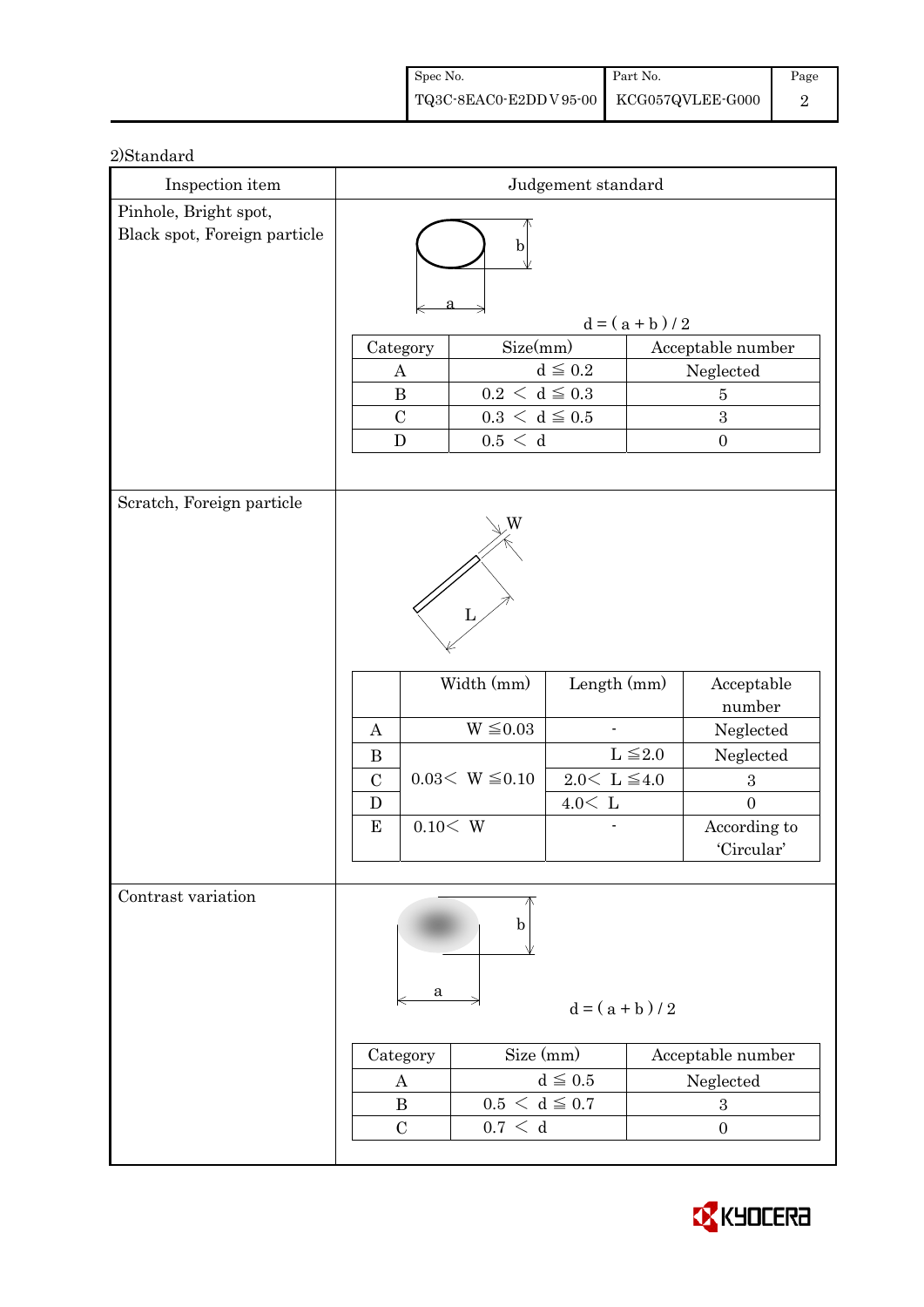| Spec No.                                                                                            | Part No. | Page |
|-----------------------------------------------------------------------------------------------------|----------|------|
| $\left. {\rm TQ3C\text{-}8EAC0\text{-}E2DD\,V\,95\text{-}00} \right  {\rm \  \, KCG057QVLEE\,G000}$ |          |      |

| Inspection item                      | Judgement standard                            |                             |               |                   |  |  |  |
|--------------------------------------|-----------------------------------------------|-----------------------------|---------------|-------------------|--|--|--|
| Polarizer<br>(Scratch, Bubble, Dent) | $(1)$ Scratch                                 |                             |               |                   |  |  |  |
|                                      | W                                             |                             |               |                   |  |  |  |
|                                      | Width (mm)<br>Length (mm)<br>Acceptable No.   |                             |               |                   |  |  |  |
|                                      | $\boldsymbol{A}$                              | $W \leq 0.1$                |               | Neglected         |  |  |  |
|                                      | $\, {\bf B}$                                  | $0.1 < W \le 0.3$           | $L \leq 5.0$  | $\rm Neglected$   |  |  |  |
|                                      | $\mathbf C$                                   |                             | $5.0\rm <\ L$ | $\boldsymbol{0}$  |  |  |  |
|                                      | ${\bf D}$                                     | $0.3\rm\!<\,W$              |               | $\boldsymbol{0}$  |  |  |  |
|                                      |                                               |                             |               |                   |  |  |  |
|                                      | (2) Bubble (dent)                             |                             |               |                   |  |  |  |
|                                      | $\mathbf{b}$<br>$d = (a + b)/2$               |                             |               |                   |  |  |  |
|                                      | $\sf{Category}$                               | Size (mm)                   |               | Acceptable number |  |  |  |
|                                      | $d\leqq0.2$<br>$\bf{A}$                       |                             |               | ${\bf Neglected}$ |  |  |  |
|                                      | $\, {\bf B}$                                  | $0.2\,<\,\mathrm{d}\leq0.3$ |               | $\bf 5$           |  |  |  |
|                                      | $\mathbf C$                                   | $0.3\,<\,\mathrm{d}\leq0.5$ |               | $\,3\,$           |  |  |  |
|                                      | $0.5\,<\,$ d<br>${\bf D}$<br>$\boldsymbol{0}$ |                             |               |                   |  |  |  |
|                                      |                                               |                             |               |                   |  |  |  |